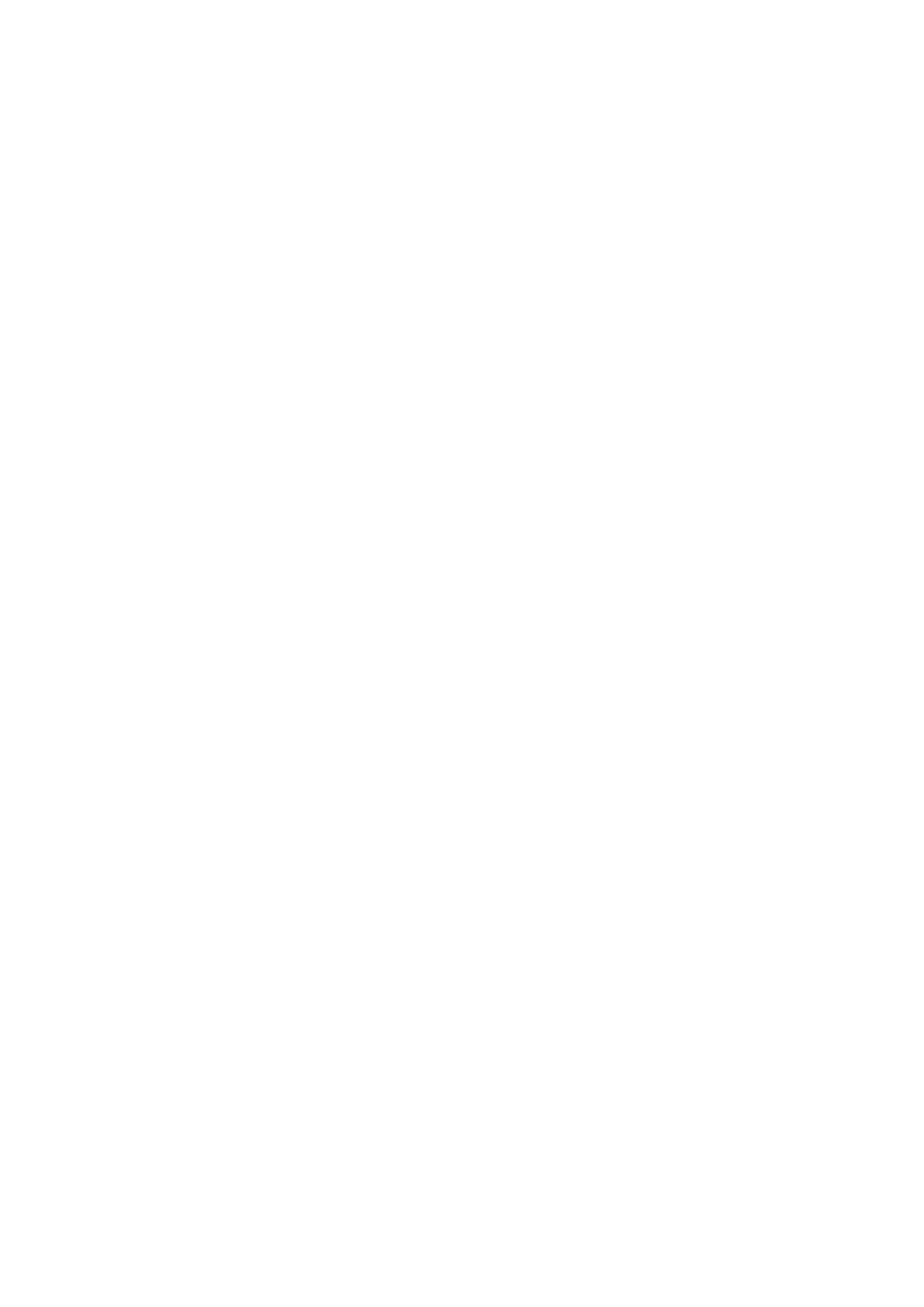## **Authors**

Rachel Slater, Overseas Development Institute, London, UK. Email: [r.slater@odi.org.uk](mailto:r.slater@odi.org.uk)

Matseliso MPhale, National University of Lesotho, Lesotho. Email: [mm.mphale@nul.ls](mailto:mm.mphale@nul.ls)

## **Background and Acknowledgements**

Evidence on how cash transfers can reduce poverty remains a hot topic in both development and relief circles. Some development agencies have put cash transfers at the centre of their social protection strategies. However, cash transfers are far from a panacea, and questions around the appropriateness and feasibility of cash transfers in different contexts are important and urgent.

This paper is one of a series of outputs from ODI's research study (2006-09) 'Cash Transfers and their role in Social Protection." It is also one of five commissioned studies on lump sum cash transfers in developmental and post emergency contexts - part of the same study. The study aims to compare cash with other forms of transfers, identifying where cash transfers may be preferable, the preconditions for cash transfers to work well and how they may best be targeted and sequenced with other initiatives. The study explores a number of issues of interest to donors and governments, including which forms of targeting and delivery mechanisms are most appropriate. This project is co-funded by the Swiss Agency for Development and Cooperation (SDC) and the UK Department for International Development (DFID).

Rachel and Tsedi are grateful to the all the respondents of the survey and to the chiefs and headmen of Katse, Lejone and "Muela who facilitated access to field sites and shared information about the project. The names of respondents have been changed in this report. We also wish to acknowledge LHDA staff, particularly Mr. Peter Makuta and Mr. Tatuku Maseatile for invaluable background information on the LHWP compensation programme. Rachel and Tsedi are grateful to John Farrington for comments on an earlier draft of this report. They also thank Swiss Development Cooperation for providing the funding for this research. Responsibility for the arguments expressed in this research lies with the authors alone.

> \* Disclaimer: The views presented in this paper are those of the authors and do not necessarily represent the views of SDC

> > **Overseas Development Institute** 111 Westminster Bridge Road London SE1 7JD UK

Tel: +44 (0)20 7922 0300 Fax: +44 (0)20 7922 0399 **www.odi.org.uk**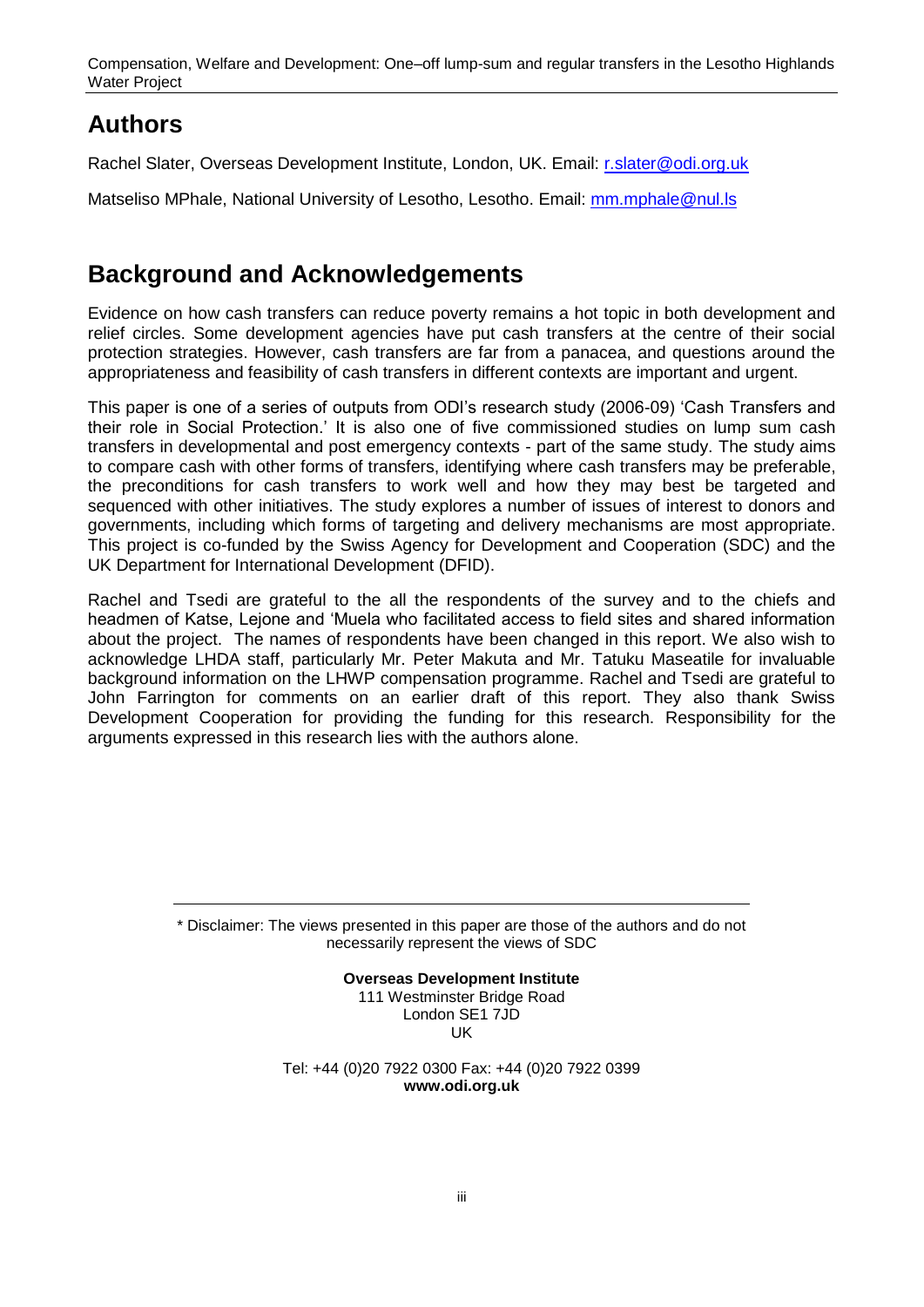## **Contents**

| 1. |                                                                            |  |  |  |
|----|----------------------------------------------------------------------------|--|--|--|
| 2. |                                                                            |  |  |  |
|    | 2.1                                                                        |  |  |  |
|    | 2.2                                                                        |  |  |  |
|    | 2.2.1                                                                      |  |  |  |
|    | 2.2.2                                                                      |  |  |  |
|    | 2.3                                                                        |  |  |  |
|    | 2.3.3                                                                      |  |  |  |
|    | 2.3.4                                                                      |  |  |  |
|    | 2.4                                                                        |  |  |  |
|    | 2.5                                                                        |  |  |  |
| 3. |                                                                            |  |  |  |
|    |                                                                            |  |  |  |
|    |                                                                            |  |  |  |
|    | Appendix 2: Tabular summary of the types of compensation offered under the |  |  |  |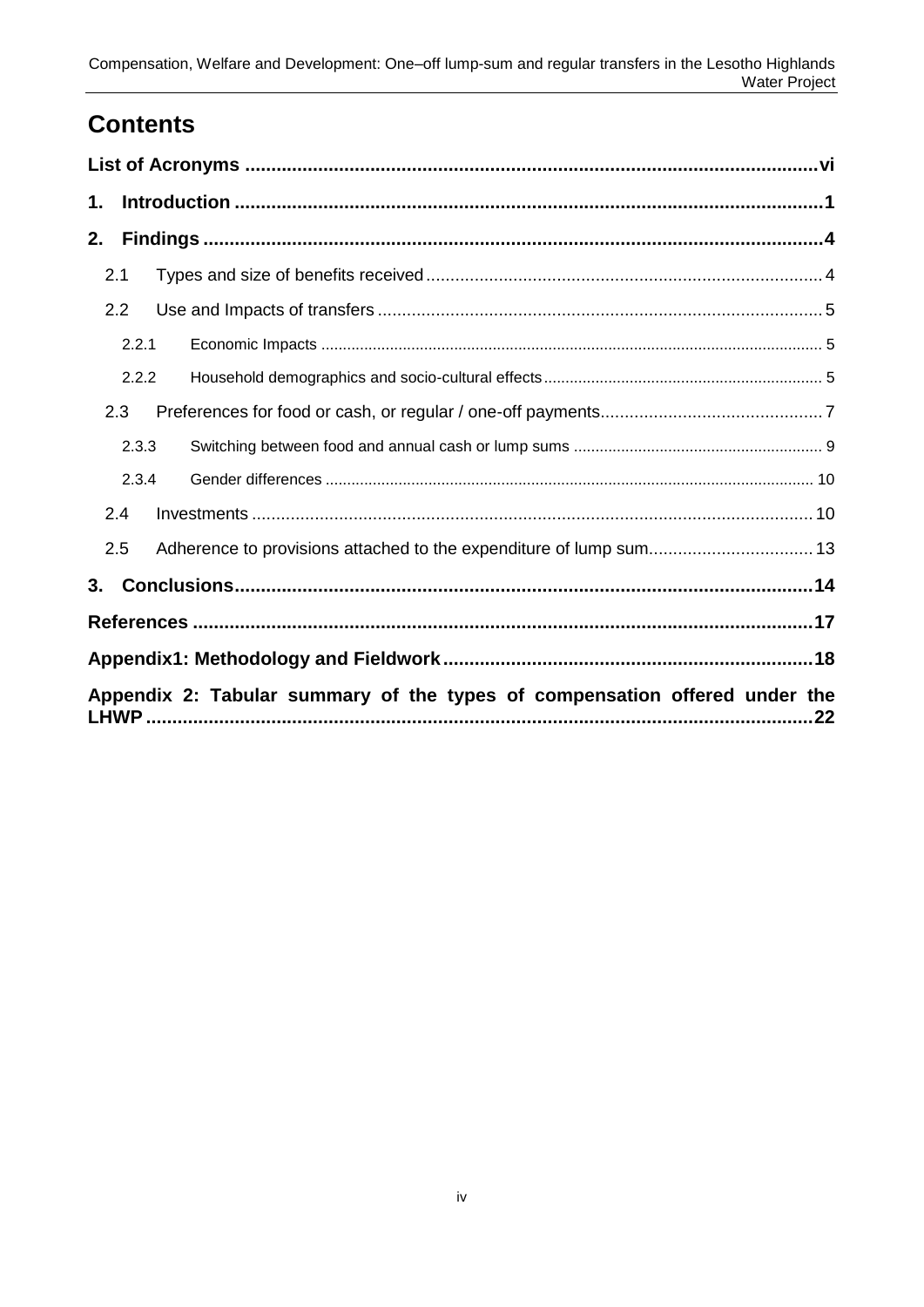## **List of figures and tables**

| Table 2: Factors influencing preferences for food, annual cash and lump sum transfers   |  |
|-----------------------------------------------------------------------------------------|--|
| Table 3: Types of business in which lump sums are invested, and reasons for failure  11 |  |
| Table 4: Effects of the different forms of support provided under the LHWP  16          |  |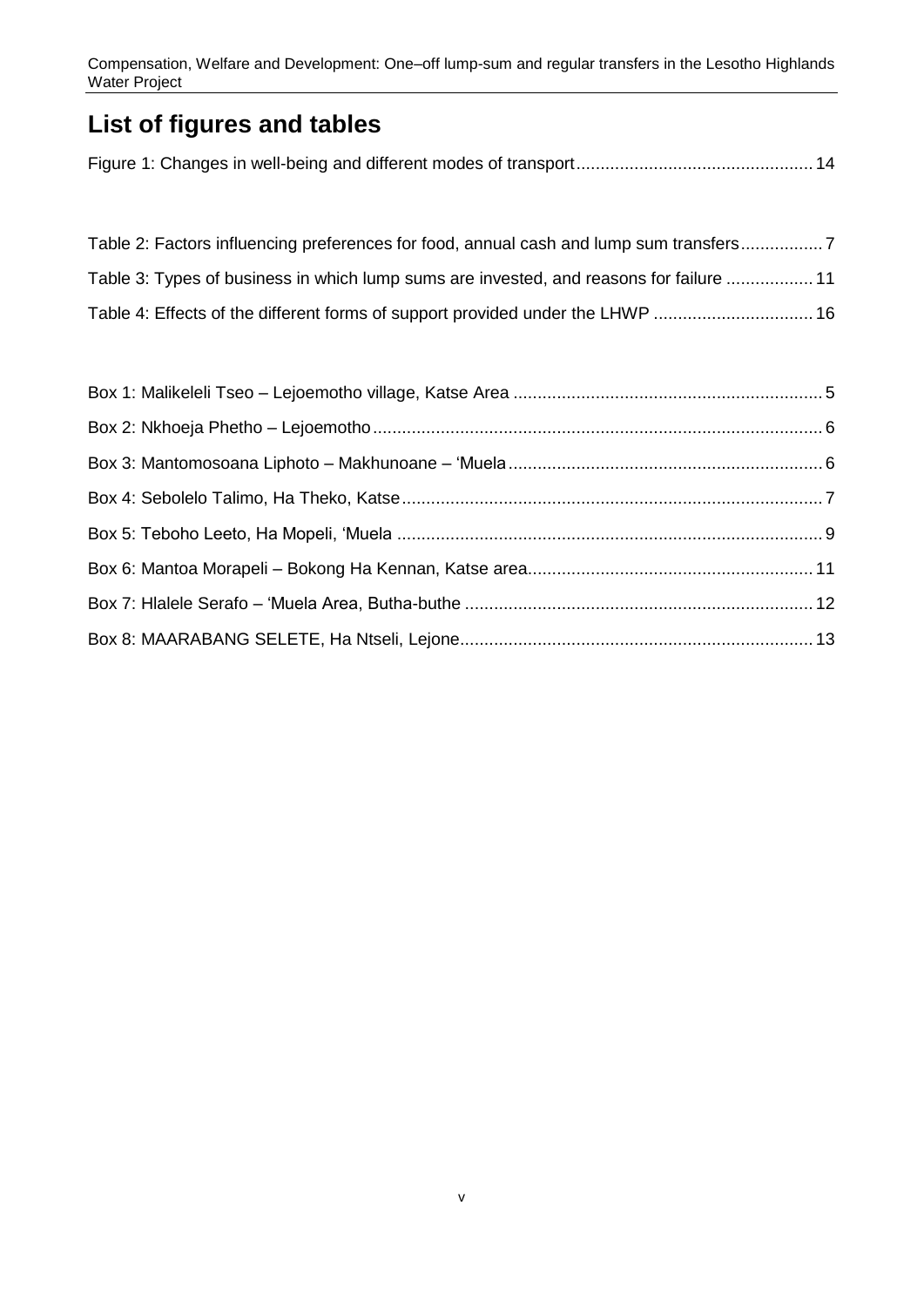### <span id="page-5-0"></span>**List of Acronyms**

- LHDA Lesotho Highlands Development Agency
- LHWP Lesotho Highlands Water Project
- *Lobola* bridewealth (from Xhosa or Zulu but common in English and Sesotho)
- *Stokvel* Afrikaans work for rotating credit association (commonly used in English and Sesotho)
- *Fato fato* A strategy whereby rural people are engaged in labour intensive public works (including rehabilitation of degraded lands) and are paid with food, low wages or a combination of both. In Lesotho the strategy has been undertaken by the government, donor agencies and NGOs over the past two decades.
- M Maluti (Lesotho currency, currently at par with South African Rand (ZAR) Exchange rate:  $1 \text{ GBP} = M14.43$
- ODU Overseas Development Institute
- SDC Swiss Development Cooperation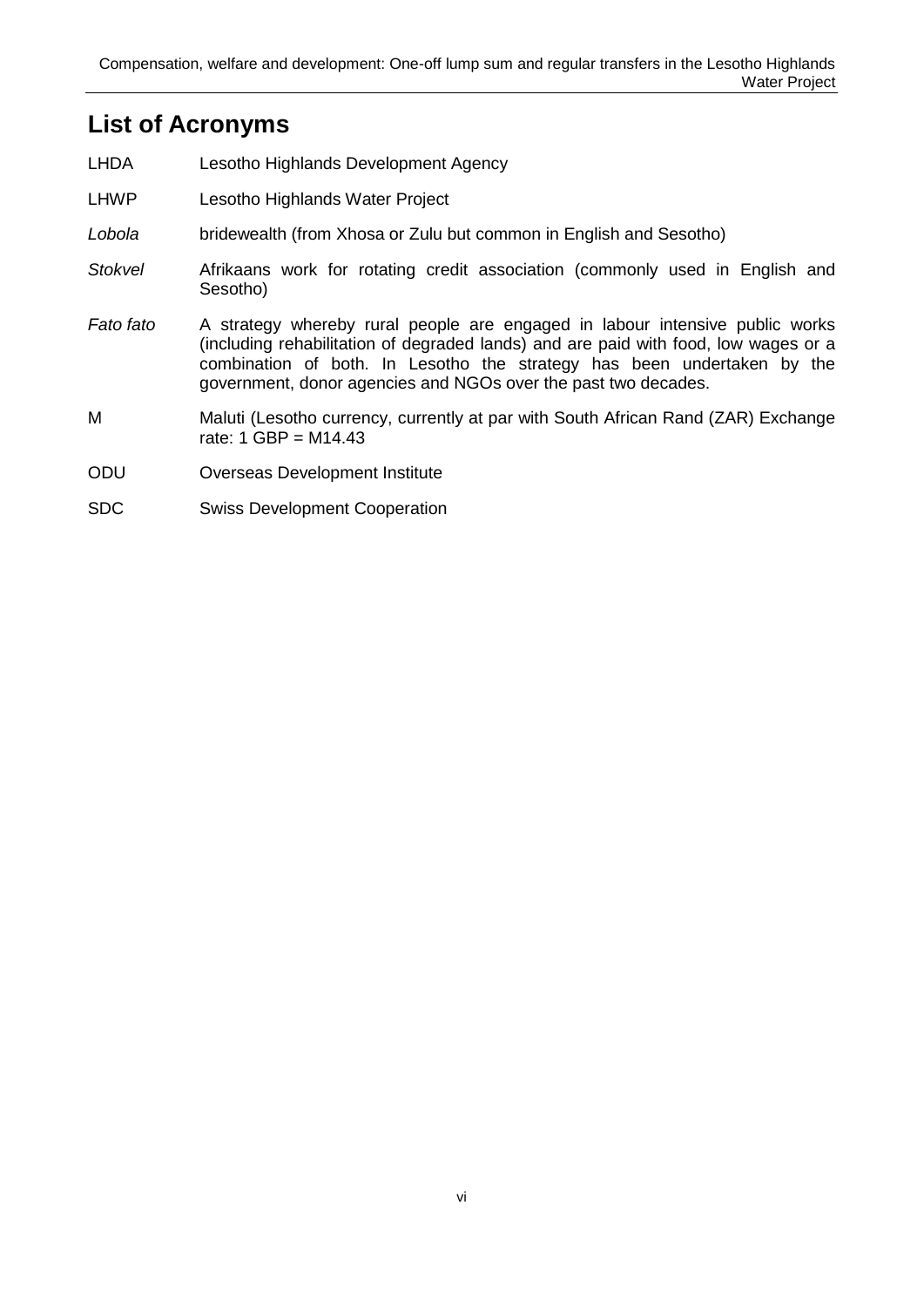## <span id="page-6-0"></span>**1. Introduction**

Work at ODI, funded by Swiss Development Cooperation (SDC), is investigating the potential for cash transfers in a range of contexts. One component of this work focuses on the design of cash transfer programmes across development and humanitarian contexts and asks questions about what can be achieved delivering cash transfers as one-off lump sums on the one hand, and regular small cash payments on the other.

In the *relief* context, lump sum transfers have been given to allow, for example, the reconstruction of a dwelling or replacement of a livelihood asset such as fishing gear, a boat or livestock. These cash transfers are often, but not always, conditional in the sense that they are tied to the purchase of specific assets although grants to encourage livelihood recovery have sometimes been more broadly framed. There are suggestions that, where markets are not too disrupted, a cash grant may cost less to disburse, and provide beneficiaries with an element of choice, compared with the distribution of in kind assistance such as building materials.

In the *development* context, lump sum transfers are generally intended for the purchase of livelihood assets, such as livestock.

Given that many cash transfer programmes have a range of objectives, from ensuring basic consumption to the promotion of livelihoods through asset transfer, it is important to understand the relative strengths and weaknesses of small, regular transfers and one-off lump sums. Without a clear understanding of these differences it is likely that the effectiveness of cash transfers will be impaired.

The broader ODI study examines the following questions:

- i. How far have any conditions attached to the expenditure of lump sums been adhered to?
- ii. Given that poor people have little or no experience in investing a lump sum equivalent to several times their annual income, do they tend to spread the funds across several purposes, not all of them associated with livelihood assets, so that the objective of "big push" towards improved livelihoods through the purchase or rehabilitation of a major asset is not achieved?
- iii. Do lump sums attract additional kinds of corruption in targeting and disbursement so that their effectiveness is weaker than that of small, regular sums? For instance, do politicians attempt to target them towards current or potential political supporters?
- iv. Where funds are limited and only a few in each community receive lumpy transfers, is this perceived as divisive by the majority?
- v. How relevant are studies of (and support systems for advising on) the investment of windfall gains in the North relevant to lump sum transfers in the South?
- vi. Are there forms of support that have been effective in enabling productive investments in lump sums (such as business advice or training)?

In order to address these questions, a range of different research has been completed including analysis of evidence from the developed world regarding windfalls (e.g. lottery wins); from emergencies including compensation paid for lots of livelihood assets following the Asian Tsunami, and drawing on case studies from long-term development interventions in Bangladesh and India. This paper provides a comparable case study based on people"s experiences of cash transfers paid as compensation following the construction of the Mohale and Katse Dams in Lesotho as part of the Lesotho Highlands Water Project.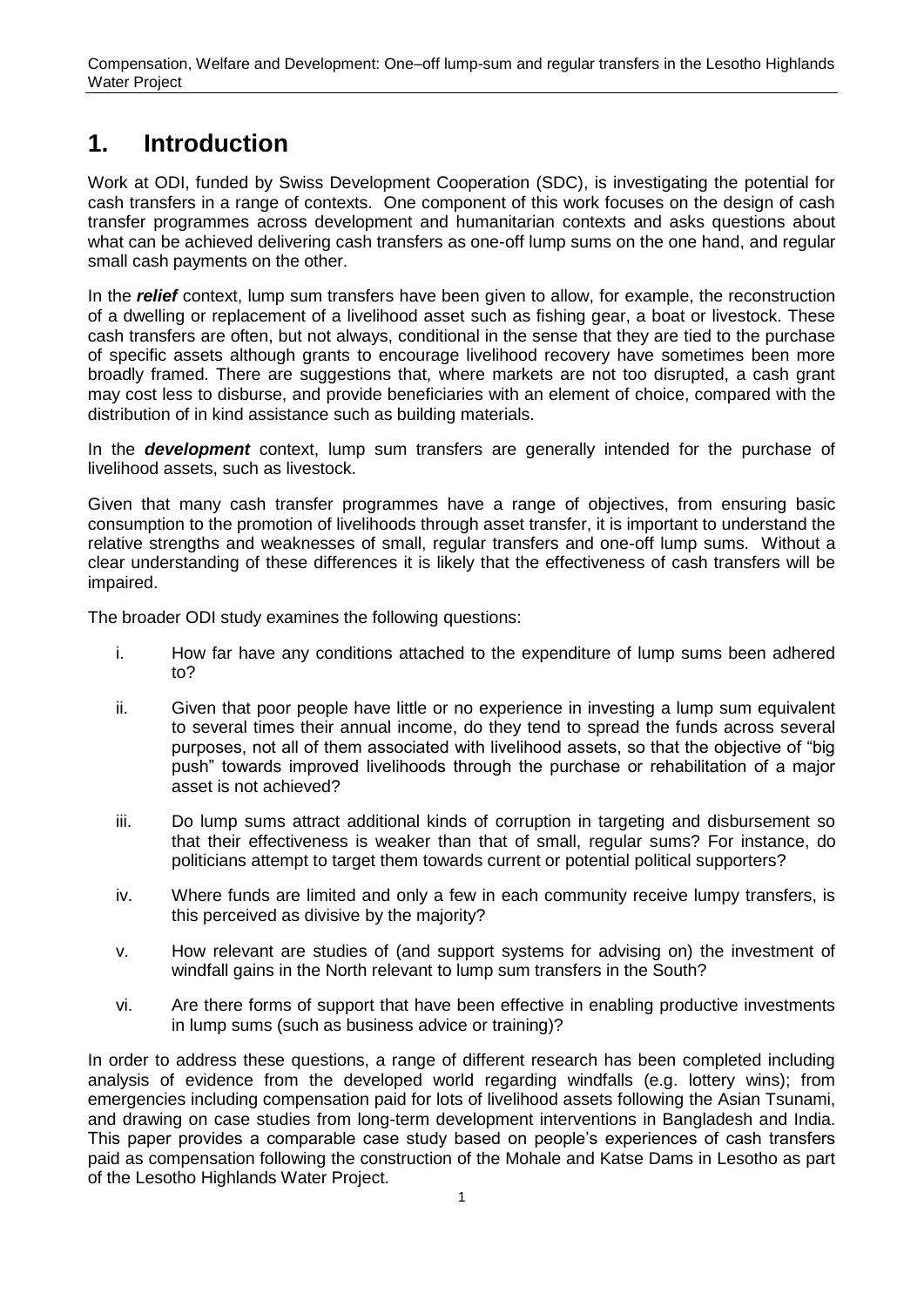The Lesotho Highlands Water Project was initiated in the 1980s to provide water to the Transvaal (now Gauteng) region of South Africa. The construction of the main dam resulted in loss of arable land, home gardens and buildings for local people – both up and downstream from the damn wall. A compensation package, initially for 15 years, was designed for those losing land under the dam as follows. From 1987 to 1992 loss of assets was compensated mainly with maize (at the rate of 1000 kg per hectare, since this was assumed to be the average local yield of a typical crop mix). From 1992 – 1997, pulses were added to the compensation food package. Single cash payments were given only where areas of land less than 0.2ha were involved. To compensate communally held resources such as trees, reed beds and areas of thatching grass, LHWP, in consultation with the chiefs and Development Councils, implemented range management and fodder production programmes, to ensure that the total productivity of these resources would not be reduced.

In 1997 the compensation period was extended from 15 to 50 years while loss of individual assets was compensated according to the choice of the land holder by one or a combination of the following methods:

- Provision of alternative land in a place acceptable to the affected family.  $\bullet$
- Annual cash payment
- $\bullet$ Lump sum, calculated from the annual cash payment at 4.5% discount rate.
- Grains (maize and pulses) proportional to the area of land lost.  $\bullet$

Communal assets in this case are compensated to the communities as a whole, in the form of lump sum or annual cash payments.

Compensation in cash and kind amounted to nearly R3.9 million and constituted 25% of the cost of LHWP's full rural development plan. This compensation system had two objectives:

- to bridge the financial impact of initial settlement and costs of property resulting from the project;
- to enable households to be economically independent following resettlement  $\bullet$  .

Cash paid for arable losses to 488 households amounted to R208,565; for loss of commercial property in 1 household, R900,000 and for garden land losses in two households R25,920. Compensation systems varied from regular (annual) receipt of food or cash, to one-off lump-sum payments. Recipients had the option of switching from one form (or combination) of support to another in the light of experience. The amounts of cash transfer paid have been increased over the years, broadly in line with inflation, but the in-kind transfer has remained constant.

This report presents analysis and findings from qualitative fieldwork in three villages (and a number of sub-villages) in Lesotho in January and February 2009. The methodology and details of fieldwork are shown in Annex 1. The focus was on four questions from the wider research project:

- i) How far have any conditions attached to the expenditure of lump sums been adhered to?
- ii) Given that poor people have little or no experience in investing a lump sum equivalent to several times their annual income, do they tend to spread the funds across several purposes, not all of them associated with livelihood assets, so that the objective of "big push" towards improved livelihoods through the purchase or rehabilitation of a major asset is not achieved?
- iii) Do lump sums attract additional kinds of corruption in targeting and disbursement so that their effectiveness is weaker than that of small, regular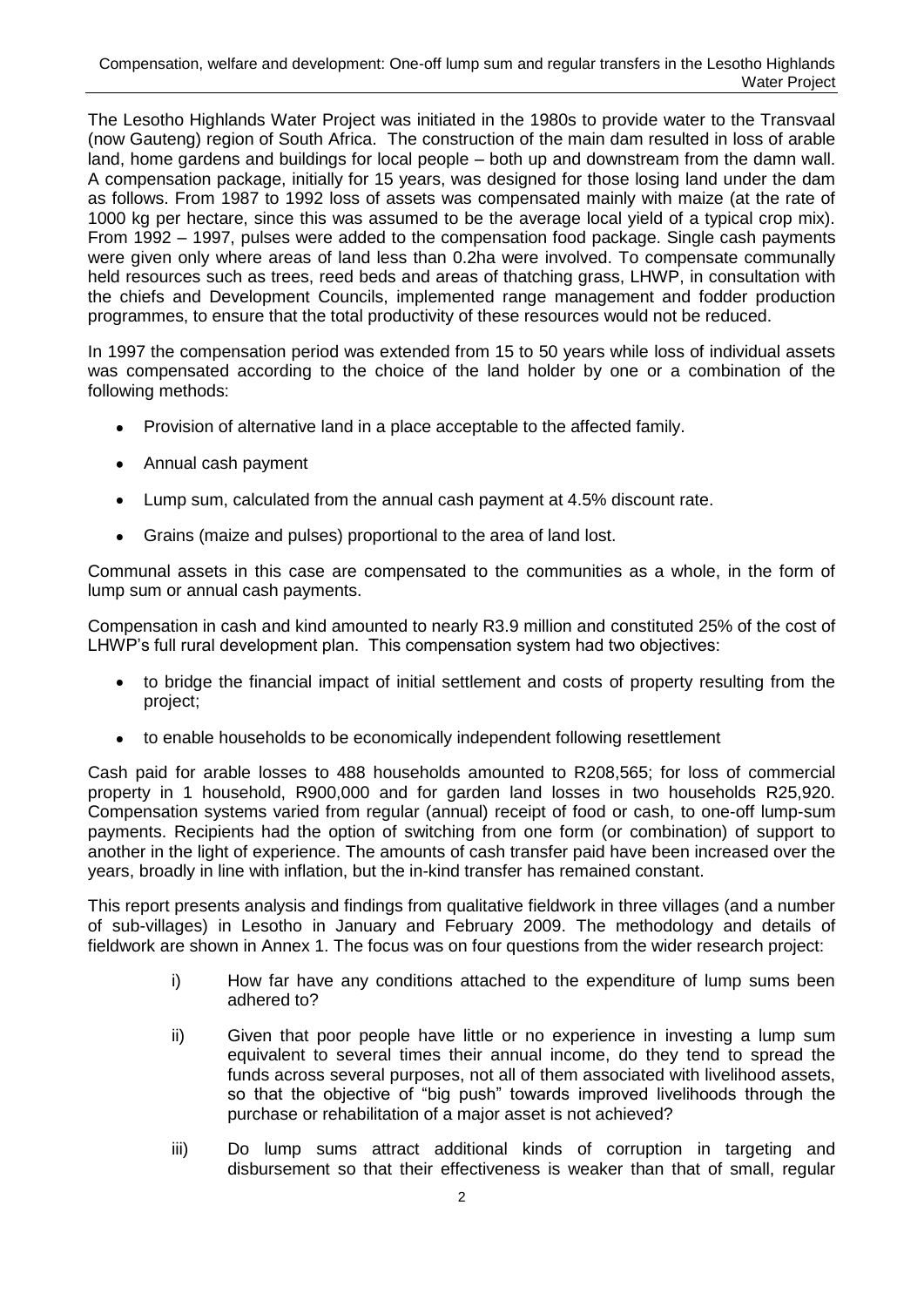sums? For instance, do politicians attempt to target them towards current or potential political supporters?

iv) Where funds are limited and only a few in each community receive lumpy transfers, is this perceived as divisive by the majority?

The remainder of this report reviews the evidence from analysis of 39 qualitative interviews in the three villages. The analysis is divided into six areas:

- a) what people received
- b) uses and impact of what people received
- c) preferences (why people chose different transfer types), including any differences associated with gender
- d) switching (why people switched between different transfer types) (including gender differences)
- e) what makes investments successful.
- f) Adherence to conditions attached to the expenditure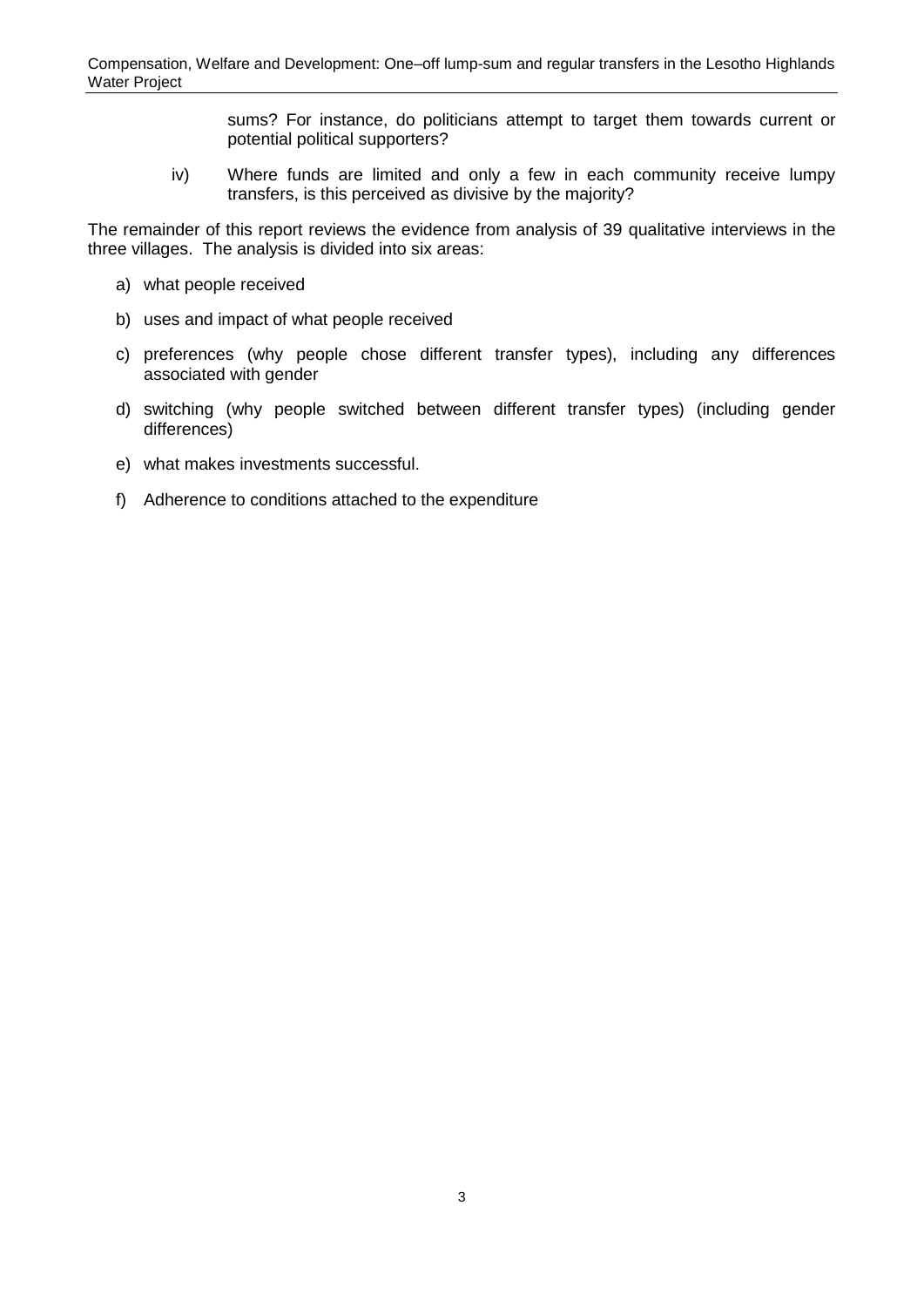## <span id="page-9-0"></span>**2. Findings**

-

### <span id="page-9-1"></span>**2.1 Types and size of benefits received**

Households received some combination of a one-off lump sum, an annual food transfer of maize and beans, and an annual cash transfer, and, in some cases, only one of these.

One-off lump sums ranged from as little as M63 (in 1997) to more than M50,000 in recent years. The size of food transfers to each household remained constant but annual cash transfers increased to reflect inflation and the cost of the equivalent food. For example, in Katse a household received 6 bags of maize and 6 kg of beans for 10 years and then switched to lump sum and an annual cash transfer. For the next few years, the household received M860 / year but this was subsequently increased to M1030 / year, as part of a regular review of allocations by the project. Another respondent in Katse who lost two fields began receiving 4 bags of maize, 8 kg of beans and M1,200 each year. As part of regular reviews, the food transfer has been kept constant but the cash transfer has been increased to M1,600 per year. Elsewhere, in Lejone, respondents reported steeper increases in annual cash transfers, partly to make good earlier incorrect payments. For example, one respondent switched from food to annual cash transfers in 2006 and, having initially received R3,055 / year, by 2009 was receiving R4,044 / year.

Many people reported receiving benefits from around 1996 or 1997 but a limited number of cases (In Katse, where the dam itself was construction and work began early) reported receiving transfers from 1990 / 1991. The expectation of almost all households was that the annual transfers would continue for a period of 50 years.

Without a comprehensive survey and measurement of fields, it is difficult to assess whether the amounts of compensation received across all the households is actually in proportion to the land assets that were lost, though this was the broad intention of the compensation process. There was no evidence of conflict between beneficiary and non-beneficiary households, nor between beneficiary households who received different amounts. This suggested that beneficiaries and nonbeneficiaries did, on the whole, understand why people received what they did. Some trends were clear:

Households that lost one field generally received between 4 – 9 bags of maize and around 10 kg of beans each year, or between M2,000 and M4,000 in cash annually. In our (non-representative) sample, only 2 out of 10 households that had lost one field had opted for the lump sum initially.

Households that lost two fields (of varying sizes) received similar amounts of food as compensation. More had taken the lump sum options and more had switched from food to annual cash transfers. For larger number of fields, households had taken lump sums or food transfers initially. Many of those in receipt of food had subsequently switched to lump sums that were substantial amounts – in some cases more than M50,000.

Both the largest and the smallest transfers paid were in "Muela. Households had either received very small lump sums (e.g. M63 – M200) to compensate for power lines going through fields, or had received significant sums (more than R50,000) where the outlet tunnel for the dam ran directly through fields.

Chiefs and headmen had owned more land in the villages that were affected by dam construction and so received the greatest compensation by far. For example, in the Lejone areas, one chief had lost a number of fields. He initially received 44 bags of maize and four bales of beans on an annual basis, and in 2004 changed to regular cash payments of M13,000 per year<sup>1</sup>. In comparison,

 $1$  A discussion of why beneficiaries changed among types of benefit, and within what parameters, is to be found in 2.3 below.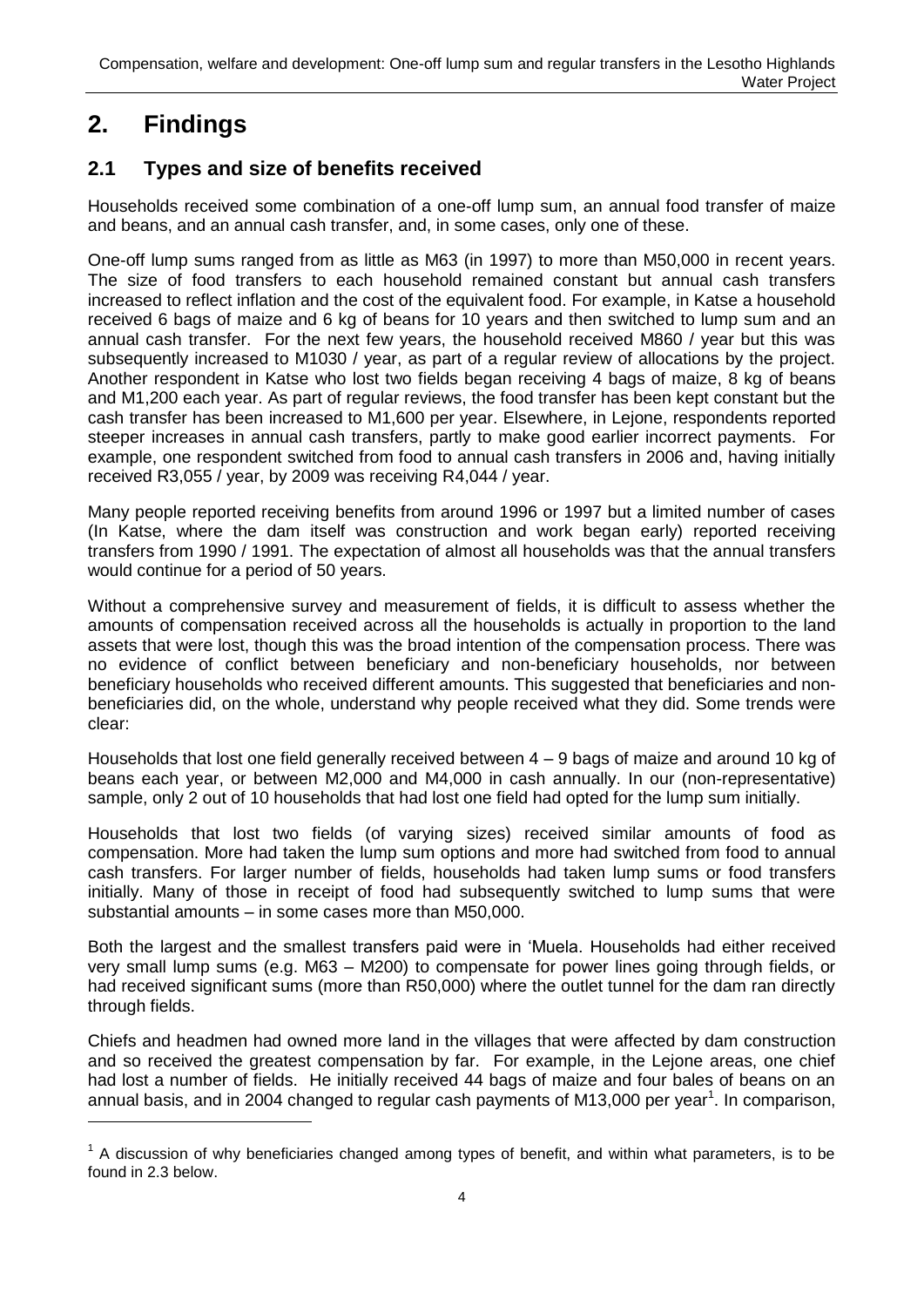other households in the same village had received much smaller amounts – as little as M500 per year or lump sums ranging from M2,400 to M4,500. However, neither chiefs and headmen nor beneficiaries said that there was any tension about the allocation of differing levels of compensation to different village households.

The only conflicts appeared to be between LHWP and village households and tended to be about late payments, poor quality food stuffs and problems transferring benefits to a new household member following the death of the original beneficiary. The lack of conflict within villages suggests a good understanding by all households regarding the basis on which compensation was paid.

### <span id="page-10-0"></span>**2.2 Use and Impacts of transfers**

### <span id="page-10-1"></span>**2.2.1 Economic Impacts**

In the 1990s many of the lump sums were small and were used to meet basic consumption. Food transfers were consumed in all but the smallest households where they were at times surplus to requirements and were sold. Annual cash transfers were critical for paying school fees although in a few cases they were invested in small business ventures. For instance, a respondent in Katse area (Box 1) used the money as capital for supplying the Primary Schools Feeding Programme. In this programme, interested individuals, who can afford to raise capital to buy required groceries, submit applications to neighbouring schools to be engaged in feeding programmes. Successful applicants are allocated a class each and are expected to buy groceries (menu is provided by the Ministry of Education) that will last for at least three months, cook and serve lunch to the allocated class. In return the government pays them R3.00/child/day on a monthly basis.

The majority of households that have switched from food to annual cash are using it to purchase livestock to be sold in the future, especially during stressful periods. The contribution of annual cash transfers to the economic well-being of the recipients here should be viewed in the light of the critical role of livestock in rural livelihoods in Lesotho, which not only act as a buffer against unemployment, but also as a vital source of cash to purchase food when crops fail. Equally, the absence of livestock can contribute to the inability of poorer household to escape poverty.

#### **Box 1: Malikeleli Tseo – Lejoemotho village, Katse Area**

<span id="page-10-3"></span>Before losing her arable land to LHWP, "Malikeleli and her late husband, Liphapang were engaged in crop and livestock farming. Liphapang was the main breadwinner and was previously working in the RSA as a miner. His salary was used to buy livestock and part of it invested in beer brewing business. The family were initially compensated with maize and pulses but switched to annual cash in 2006. "Malikeleli has since stopped selling local beer "*I am not well and because of my age, I am no longer able to gather fuelwood for brewing'.* Instead, she has been investing compensation money in livestock, which she can sell when necessary. She also hopes to pass them on to her family when she dies.

More recent lump sums have been larger and invested in businesses but with relatively little positive impact on household well-being. Some households put regular cash into savings accounts, *stockvels* and/or purchase of ingredients for local beer brewing and some generated income from the interest.

### <span id="page-10-2"></span>**2.2.2 Household demographics and socio-cultural effects**

Transfers have affected changes in household composition. Some households are now smaller because the transfers have enabled sons and daughters to marry and leave the homestead. In other cases, individual household members do not leave because they then lose their share of regular cash or food. As a result such households tend to be bigger with more than one family living together. For example in Katse area (No. 1 and No. 11) a household consisting of four families stay together in order to share food transfers inherited from their deceased parents. The consequences are further impoverishment and hunger: since there are many mouths to feed, the food is rapidly exhausted. Transfers are also having an impact on the elderly who are burdened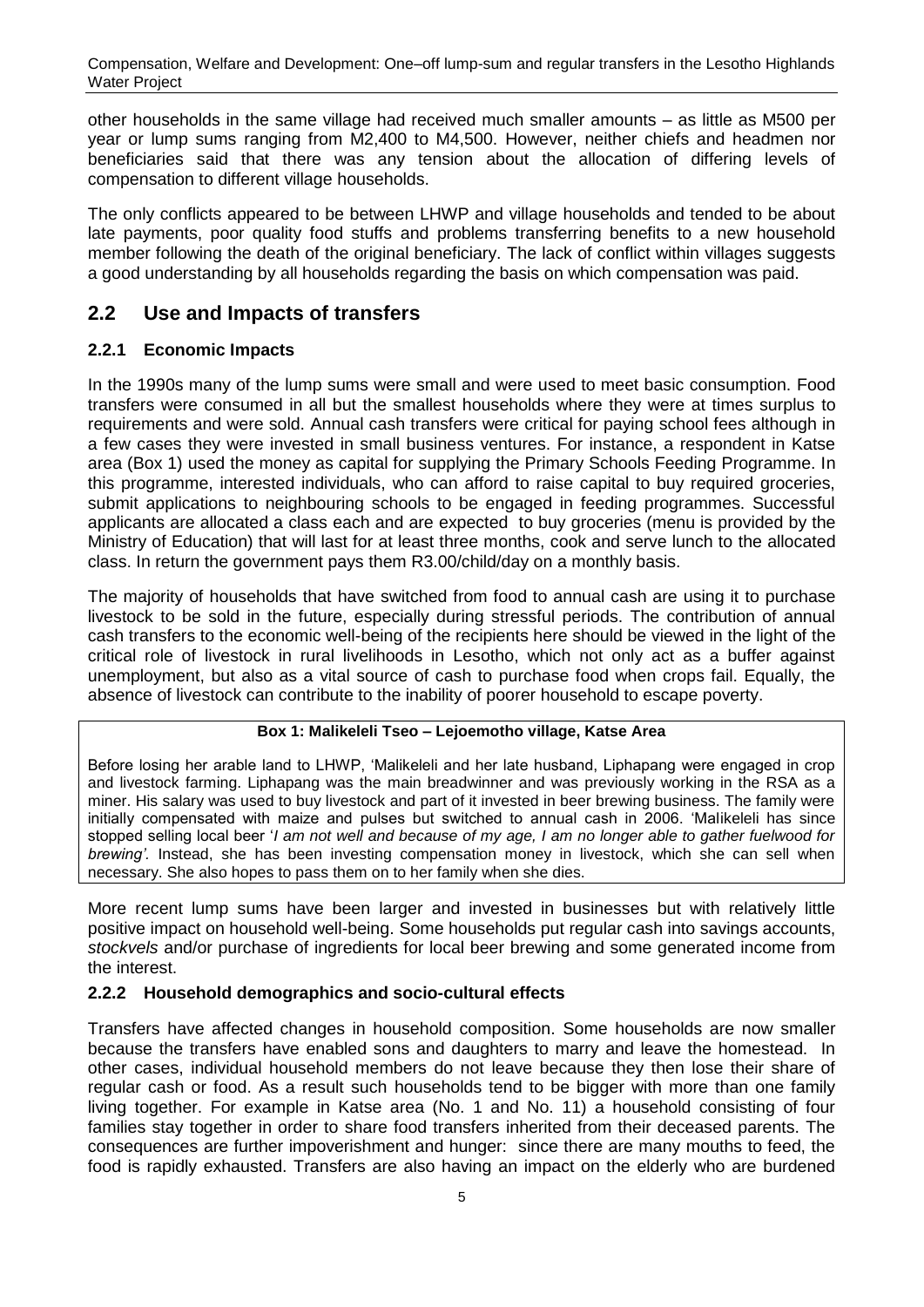with the task of supporting grandchildren. Neither cash nor food is shared outside the household a significant difference from other safety net programmes in Lesotho, including food aid and cash transfers which are shared or loaned out.

There is some evidence that lumpy transfers and annual cash transfers have enabled marriages to take place or helped households through particular times of stress. Most beneficiary households, especially in Katse and Lejone areas are using annual cash transfers to reinvest in livestock to be used for, among other things, *lobola* (Box 2).

#### **Box 2: Nkhoeja Phetho – Lejoemotho**

<span id="page-11-0"></span>I used to own a large herd of cattle and sheep which I used to pay lobola settlement when my eldest son Ntaote got married. Without my animals I now depend on the regular cash payments that I obtain from LHWP. However, over the past three years, I have been using the same money to buy sheep to replace the ones that went to my daughter-in-law"s family. I hope that their numbers will increase so that I can sell and use them for future lobola negotiations.

Transfers can spur serious social conflicts on inheritance-related issues. Rifts amongst beneficiary households that have inherited their deceased parents" transfers are evident. In Lesotho, land and inheritance thereof is already a controversial issue. Transfers have raised the money value of inheritance and so increased its complexity to inheritance. For instance, a tug of war has developed within one beneficiary household in "Muela (No. 38 – Box 3) where married children want annual cash transfers to be changed to a lump sum which they can share.

#### **Box 3: Mantomosoana Liphoto – Makhunoane – 'Muela**

<span id="page-11-1"></span>As the last born of the family, "Mantomosoana"s husband inherited his parents" house, vegetable garden and two fields when his elder brothers migrated to other villages closer to town. When the brothers learned that people could claim cash for their lost asses, they came back to the village to claim their inheritance. "Mantomosoana explained that "*There has been so much fighting between the bothers over the compensation money that in the end my husband wrote to LHDA and asked for the once-off lump sum so that they could share it and get it over with'*. However, LHDA refused their application on the basis that it was not accompanied by a valid business plan.

"*This money has separated the family, I wish we hadn't changed from maize to cash'*

In other cases, income from LHWP was critical for enabling households to cope with unexpected expenditures such as buying food and sharing it with unemployed family members (No. 1), medical fees (No. 13) and when someone in the household died. A respondent in Lejone used the annual cash transfer to pay for the ritual where the black mourning clothes of his sister were removed some months after the death and burial of her husband. The costs included the slaughter of a sheep and the purchase of new clothes and traditional sotho blanket. Sebolelo, a widow in Katse switched from receiving food to an annual cash transfer following the death of her husband. This enabled her to meet the non-food needs of her family once there was no longer a cash income for the household from her husband"s job (the rest of Sebolelo"s story is in Box 4).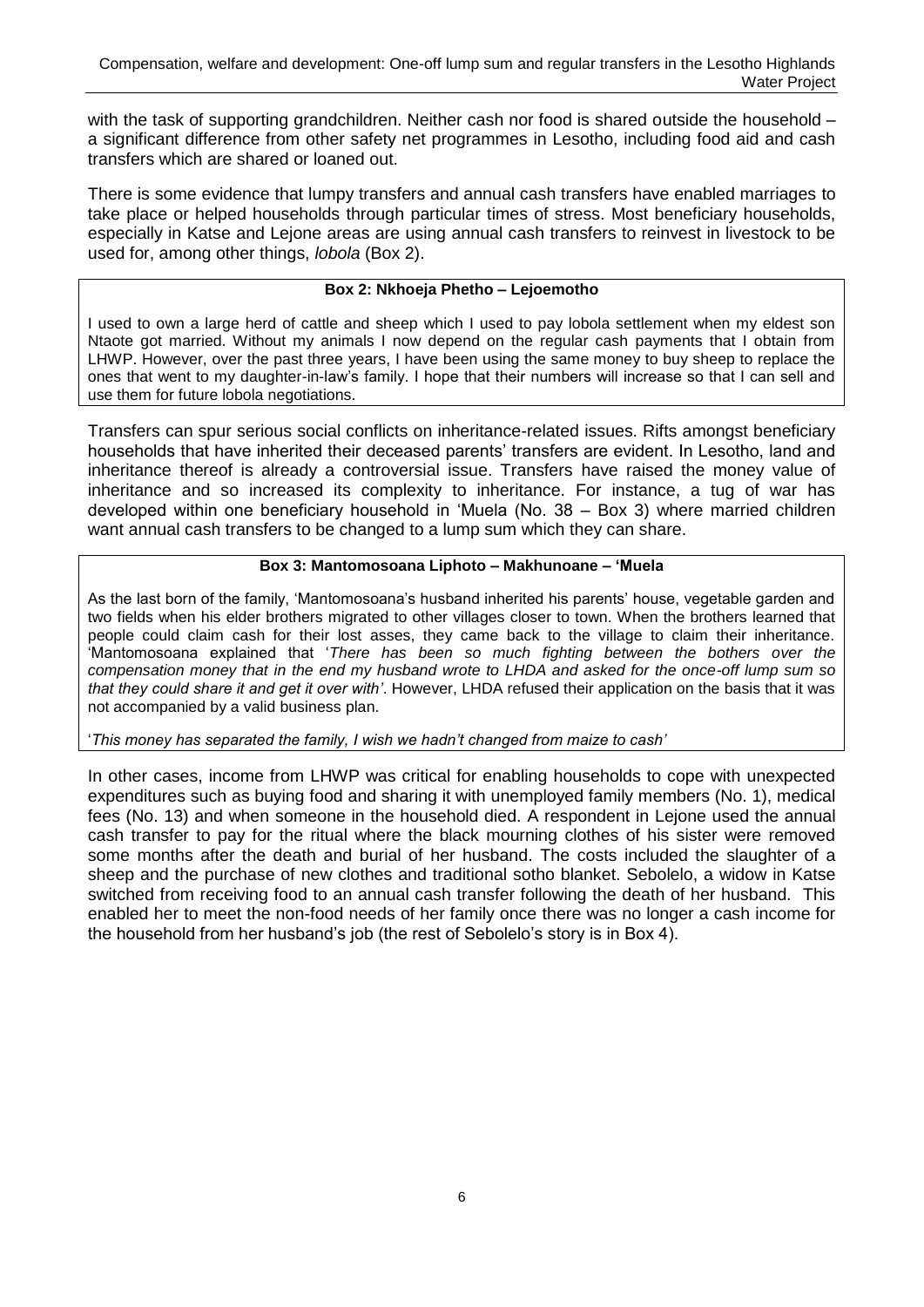#### **Box 4: Sebolelo Talimo, Ha Theko, Katse**

<span id="page-12-2"></span>Sebolelo is a 55 year old widow who lives at Ha Theko with her two daughters. Although her land was lost following the dam construction she continues to live from crop farming via sharecropping agreements with neighbouring households and invests in s*tokvels.* 

Sebelelo has been receiving food compensation since LHWP started. When her husband, who had been working in the S African mines, died in 2003, she switched to regular cash because she could no longer afford other non-food requirements of the family. Since then she has been using the money to buy clothes, blankets, ingredients for brewing and as capital for *stokvels*. She has also opened a savings account with Lesotho Bank Branch at Katse.

She says LHWP has had a positive impact on the welfare and livelihood of her household:

*'When he was still working in the mines, my husband never gave me the same amount of money as I am now receiving from LHWP. I also never dreamt that I would ever have a bank account. I always thought accounts were meant for employed men only. Also my husband used to make all the decisions about how the money should be used. Currently I am making such decisions with my children because the money is actually our inheritance, it does not belong to me alone.'*

Responding to the question of why she had not chosen lump cash she replied thus:

*'I don't like lump sum because I might be tempted to use it all and my children would lose their inheritance'.*

However, Sebolelo also explained that she was concerned that the scheme might end because her current investments are not secure enough to make her fully independent. She explained that

'Most of the time people don't have cash and I am forced to give them beer on credit. When that happens I usually run short of capital for the next brew and often need regular cash (or the assurance that it will come) *to boost me. Without it my business might die altogether'.*

Through annual transfers, beneficiary households have been able to finance other important cultural activities including cleansing of orphans (No. 4), removing the black mourning cloth (No 16), funeral (No. 31) and initiation school activities.

Another critical contribution of annual cash transfers and one-off lump sums was provision of shelter since some households used the money for purchasing thatching grass to repair houses (Nos. 2, 5 and 6), while another one in Lejone area used it to install electricity (No. 16). The contribution of transfers to provision of shelter was more pronounced in Katse area.

### <span id="page-12-0"></span>**2.3 Preferences for food or cash, or regular / one-off payments**

The factors that influence household preferences for food transfers, annual cash transfers and one-off cash lump sums are shown in Table 1.

| Annual food transfers                                                                                                                     | Annual cash transfers                                                                                                                         | Lump Sum                                                                                                                                                                           |
|-------------------------------------------------------------------------------------------------------------------------------------------|-----------------------------------------------------------------------------------------------------------------------------------------------|------------------------------------------------------------------------------------------------------------------------------------------------------------------------------------|
| People choose food when:                                                                                                                  | People choose annual cash                                                                                                                     | People choose<br>lump<br>sums                                                                                                                                                      |
| Own harvest is not<br>$\bullet$                                                                                                           | when:                                                                                                                                         | when:                                                                                                                                                                              |
| enough to meet<br>household food needs<br>for year;<br>• Harvest are highly<br>variable /<br>unpredictable;<br>Land has been<br>$\bullet$ | Designated<br>$\bullet$<br>beneficiaries are<br>elderly and they and<br>other household<br>members can no<br>longer carry food to<br>dwelling | They are young men<br>٠<br>with business ideas<br>They have fields to<br>$\bullet$<br>provide a food safety<br>net<br>regular<br>have<br>They<br>$\bullet$<br>income / remittances |
| damaged (rather than<br>lost) as a result of<br>dam construction e.g.                                                                     | They want to ensure<br>$\bullet$<br>that the benefits<br>continue for the next                                                                | that can ensure the<br>sustainability of capital<br>investments with lump                                                                                                          |

#### <span id="page-12-1"></span>**Table 1: Factors influencing preferences for food, annual cash and lump sum transfers**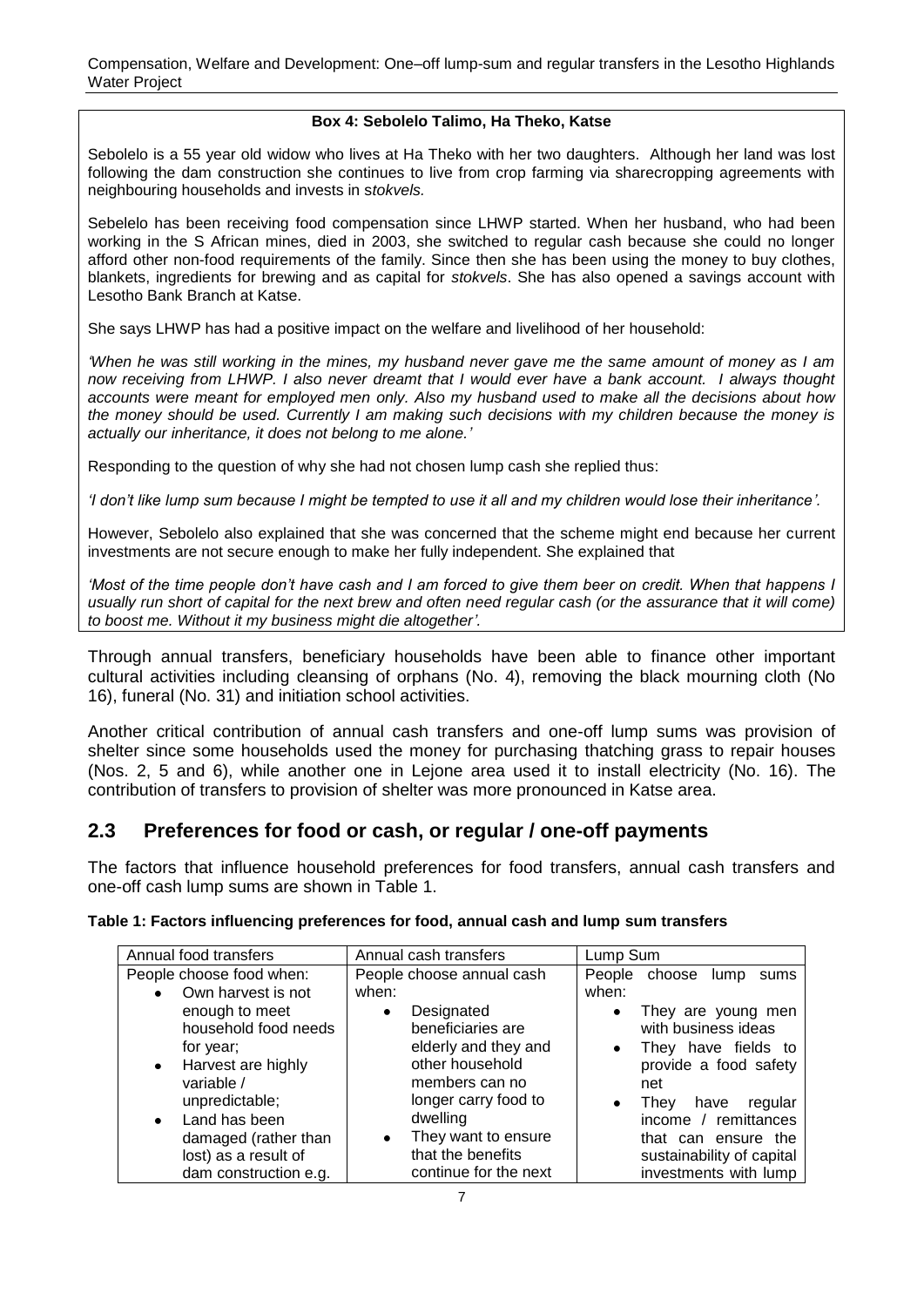| concrete rubble                                                                                                                                                                                                                                                                                                                                                                                                                                                                                                                                                                    | generation                                                                                                                                                                                                                                                                                                                                                                                                                                                                                                                                                                                                                                                                                                                                                                                                                                                                                                                                                                                                                                                                                                                                                                                                                                                                                                                             |                                                                                                                                                                                                                                                                                                                                            |
|------------------------------------------------------------------------------------------------------------------------------------------------------------------------------------------------------------------------------------------------------------------------------------------------------------------------------------------------------------------------------------------------------------------------------------------------------------------------------------------------------------------------------------------------------------------------------------|----------------------------------------------------------------------------------------------------------------------------------------------------------------------------------------------------------------------------------------------------------------------------------------------------------------------------------------------------------------------------------------------------------------------------------------------------------------------------------------------------------------------------------------------------------------------------------------------------------------------------------------------------------------------------------------------------------------------------------------------------------------------------------------------------------------------------------------------------------------------------------------------------------------------------------------------------------------------------------------------------------------------------------------------------------------------------------------------------------------------------------------------------------------------------------------------------------------------------------------------------------------------------------------------------------------------------------------|--------------------------------------------------------------------------------------------------------------------------------------------------------------------------------------------------------------------------------------------------------------------------------------------------------------------------------------------|
| affected soil<br>Designated<br>٠<br>beneficiary has<br>capacity to transport<br>food to dwelling (if<br>elderly then there is<br>another able-bodied<br>adult in the household<br>The family is large and<br>٠<br>there are many<br>mouths to feed<br>The household has<br>other cash income<br>(remittances,<br>pensions, job) so<br>access to cash is not<br>a problem<br>Part of food transfers<br>$\bullet$<br>can be used as<br>ingredients for local<br>beer sold locally.<br>Low yields on<br>٠<br>remaining fields,<br>therefore there is a<br>need to top up the<br>food. | The household has no<br>$\bullet$<br>other income (source<br>of cash)<br>Households have<br>children in school and<br>need to pay fees and<br>other education costs<br>Children get access to<br>food at school through<br>government /<br>privatised school<br>feeding schemes<br>They are women and<br>$\bullet$<br>find lump sums risky<br>If the family is small<br>$\bullet$<br>(and the food<br>compensation is more<br>than their<br>requirements)<br>If they lost trees<br>$\bullet$<br>through dam<br>construction and need<br>to buy fuelwood<br>They have small<br>business ideas that do<br>not require large<br>investments in capital<br>(e.g. informal markets,<br>beer brewing, small<br>scale broilers)<br>They anticipate paying<br>٠<br><i>lobola</i> in near future -<br>can slowly build up<br>livestock<br>Lack of business plans<br>that would entitle them<br>to lump sum transfers.<br>Fear that lump sum<br>might impoverish them<br>since there will always<br>be the temptation to<br>use it all.<br>The money has<br>afforded women<br>decision-making<br>powers.<br>The money has<br>enabled them to open<br>and operate bank<br>accounts<br>The need to pay for<br>٠<br>cultural activities and<br>ceremonies such as<br>initiation school<br>requirements.<br>Low quality of food<br>provided by LHWP. | They<br>have<br>had<br>employment<br>elsewhere (e.g. in the<br>mines)<br>and<br>have<br>wider view of business<br>opportunities<br>so<br>particularly applies to<br>men<br>Annual<br>cash<br>often<br>comes late when they<br>already<br>have<br>accumulated debts.<br>Fear that LHWP might<br>giving<br>them<br>stop<br>annual transfers. |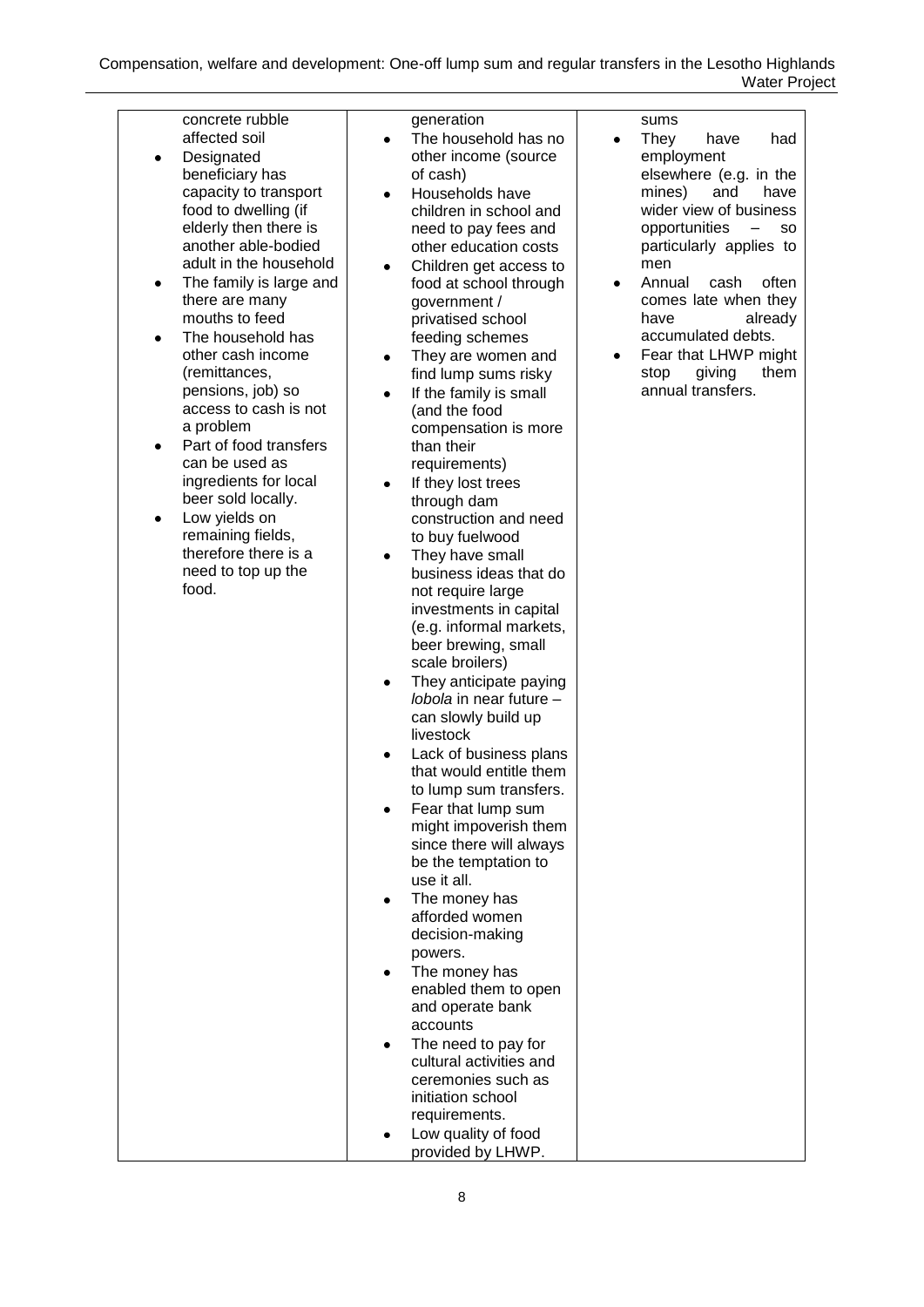#### <span id="page-14-0"></span>**2.3.3 Switching between food and annual cash or lump sums**

Preferences are not static and have changed over time with a general shift from food to cash. In some cases households had, over 15 years, used all three different options (see for example Box 5).

#### **Box 5: Teboho Leeto, Ha Mopeli, 'Muela**

<span id="page-14-1"></span>Teboho is a 55 year old man from Ha Mopeli in "Muela. Teboho"s wife, Lintle, was employed for six years as a domestic worker for a South Africa-born LHWP contract worker in the town of Botha-Bothe. When contract work ended, Lintle and two sons moved to South Africa where she continues work for the contractor. Teboho was left alone at home.

After the family left, Teboho was compensated for his field which was affected by the "Muela tunnel. He has experienced all the three modes of compensation – food, regular (annual) cash and one-off lump sum. He explained his reasons for switching from one scheme to the other thus

*'The food was too much for one person and my fear was that it will go stale. At first I sold it locally but people were either buying on credit or wanted to exchange it for other crops which exacerbated the problem.' He then switched to regular cash, which he explained always arrived late and forced him to accumulate debts. Ultimately he switched to the once-off lump cash in 2006.'*

Teboho"s plans to build rental flats for teachers and students from a nearby school as well as a restaurant for the tourists did not materialise. He described his situation as follows

*'I was devastated when I received only half of what I was expecting and was informed that the other half was taken by tax'.*

He explained that with a little less than M50,000.00 he only managed to purchase and erect a security fence a fence around his yard and bought a water tank, 6 plastic chairs and a table as well as a cooler box.

Teboho regrets not investing part of the regular cash he received previously but blames LHWP for taxing him heavily.

*'I cannot find employment, I neither have money nor food and I cannot afford agricultural inputs, therefore I am forced to sharecrop whatever is left of my field'*

Whilst the main shift was from food to regular cash, a number of people shifted from food directly to lump sums. This was mainly in Katse and was rare in Lejone and "Muela. There were a number of reasons for the switch from food to regular cash. First, households with children switched in order to pay school fees and other indirect education costs (especially shoes and clothes). The presence of school feeding programmes in many areas meant that whilst households gave up their annual food transfer when making the switch to regular cash, this was offset by the food that children received. This strategy was not always successful because there were sometimes problems with the timing of cash delivery. For example, one respondent in Lejone argued that

*'The disadvantage with regular sums of money is that it gets to us very late and they give it to us in the middle of the year. In contrast, the schools demand fees at the beginning of the year'* (Respondent receiving M13,000 / year in Lejone)*.*

Regular cash also became a preference for the elderly who found it increasingly difficult to transport their annual food transfer to their homesteads. Other households (e.g. No. 14) reported making the switch because the quality of the food they received from LHWP was poor or from fear that LHWP had become unable to procure or deliver food at all. It was clear that LHWP was having difficulties procuring food for distribution to beneficiaries and was also encouraging the switch to cash. Cash procurement and distribution were significantly more cost-effective for LHWP.

Households that did not make the switch were frequently those whose remaining land was the most marginal. Deforestation and increasing soil degradation is a widespread problem in Lesotho,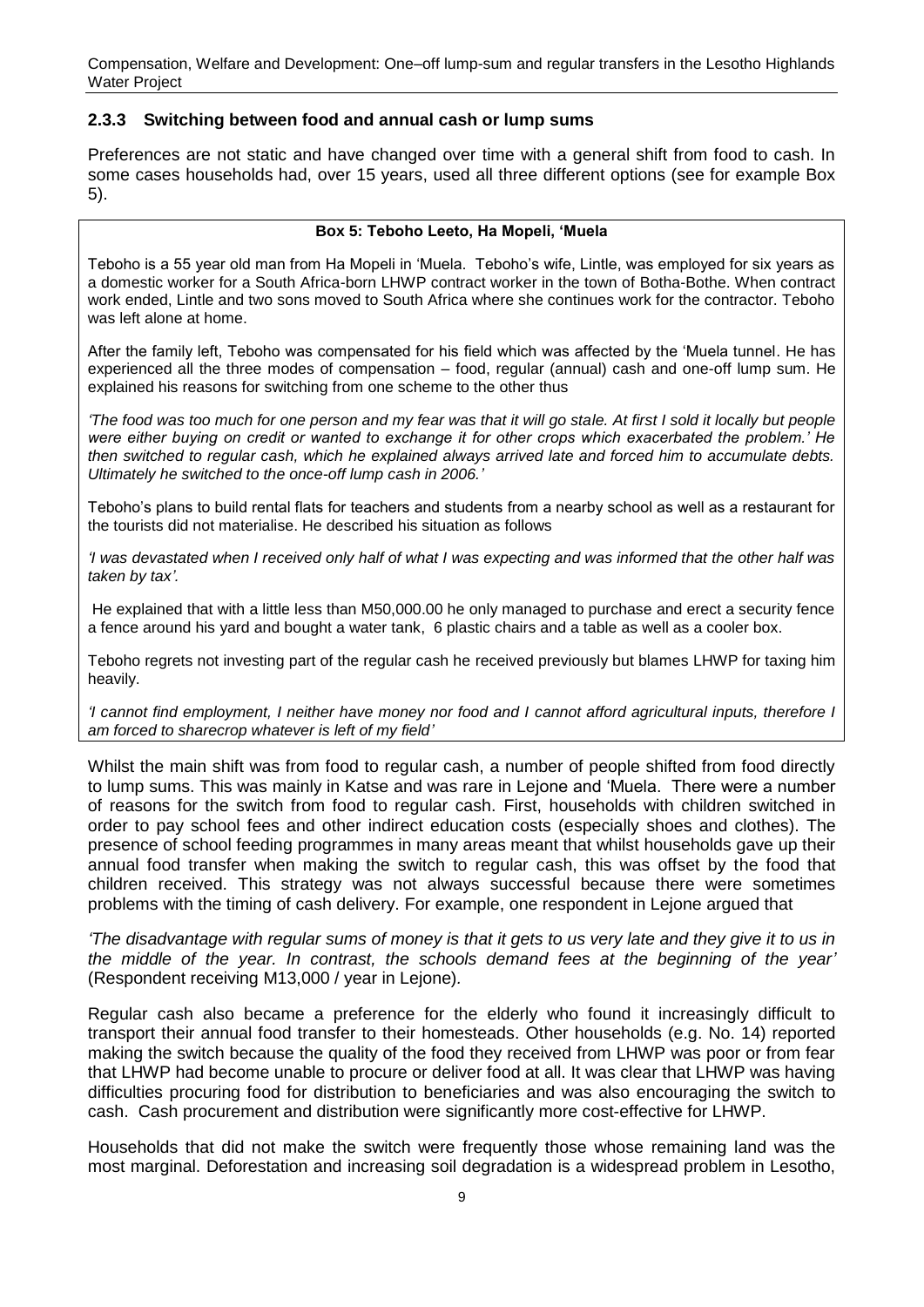and where yields were poor, households often chose to stay with the annual food transfer because they could not rely on the harvest from their own land to sustain them through the year. Other households that stuck with annual food transfers were those that had some other source of cash income to pay for school fees and other basic needs.

A smaller number of households switched to lump sums, citing a range of different reasons. There was a view that a lump sum would allow households to be less dependent on support from LHWP. But a large number of people stuck with regular cash or food payments, suggesting that the LHWP"s annual payments were much more reliable than their lump sum transfers.

### <span id="page-15-0"></span>**2.3.4 Gender differences**

Within households there were clear gender differences regarding preferences for regular payments or lump sums and regarding the use of transfers. Whilst men and women had similar views about the advantages of regular food transfers (see preferences table), many more women preferred receiving regular cash payments whilst many more men preferred lump sum payments.

This difference reflected two things:

- The first of these is a common finding regarding the expenditure priorities of men and women: men prioritised using cash transfers to make investments in agricultural productivity or in the rural non-farm economy and so preferred a lump sum payment, whilst women prioritised domestic expenditures and the payment of the direct and indirect costs of education (fees, transport, school clothes and shoes, books) and so preferred the regular annual payment. Examples of this include "Maarabang Selete in Box 7 and Sebolelo Talimo in Box 4.
- Secondly, the fact that the transfers are meant to compensate for the assets lost has a strong impact of what households think it is reasonable to do with cash payments, and there are gender dimensions to this. Perceptions of "compensation" are crucial here. Women prefer regular payments because the compensation is not just for them but for future generations who would have gained their livelihoods from the land (see Box 1). At the heart of women"s fears about taking a lump sum was the danger that it would not have a long-term and sustainable impact on their lives that could be passed to their children and future generations. Only one of the men interviewed voiced this concern. For some other men, the fact that their children would have inherited the land subsequently appears to have put them under greater pressure to make their lump sums generate a long-lasting business or livelihood that they could pass to their children. The remainder of men saw the lump sum as an opportunity to invest.

In some cases it was clear that there were tensions about the intra-household allocation of benefits. These were different depending on whether transfers were regular or lump sum (e.g. No 38). The main tension was between maintaining consumption - regular cash favoured daughters remaining in the household, whereas lump sums would favour sons, both because of their propensity to invest, and because of recognition that land taken for construction of the dam would have passed to the eldest son on the death of the father.

### <span id="page-15-1"></span>**2.4 Investments**

For most recipients of annual cash transfers and one-off payments, funds were found to be insufficient to fund investments in other livelihoods, instead they were used to fund essential consumption goods, small purchases and investments in education. However, households that received substantial lump sums were able to invest their money in alternative income earning opportunities. The types of businesses that recipients invested in were varied (see Table 2), with the majority engaged in local beer brewing and/or purchasing livestock to sell in the future. The fact that the majority of livestock investors are found in Katse and Lejone could be attributed to the fact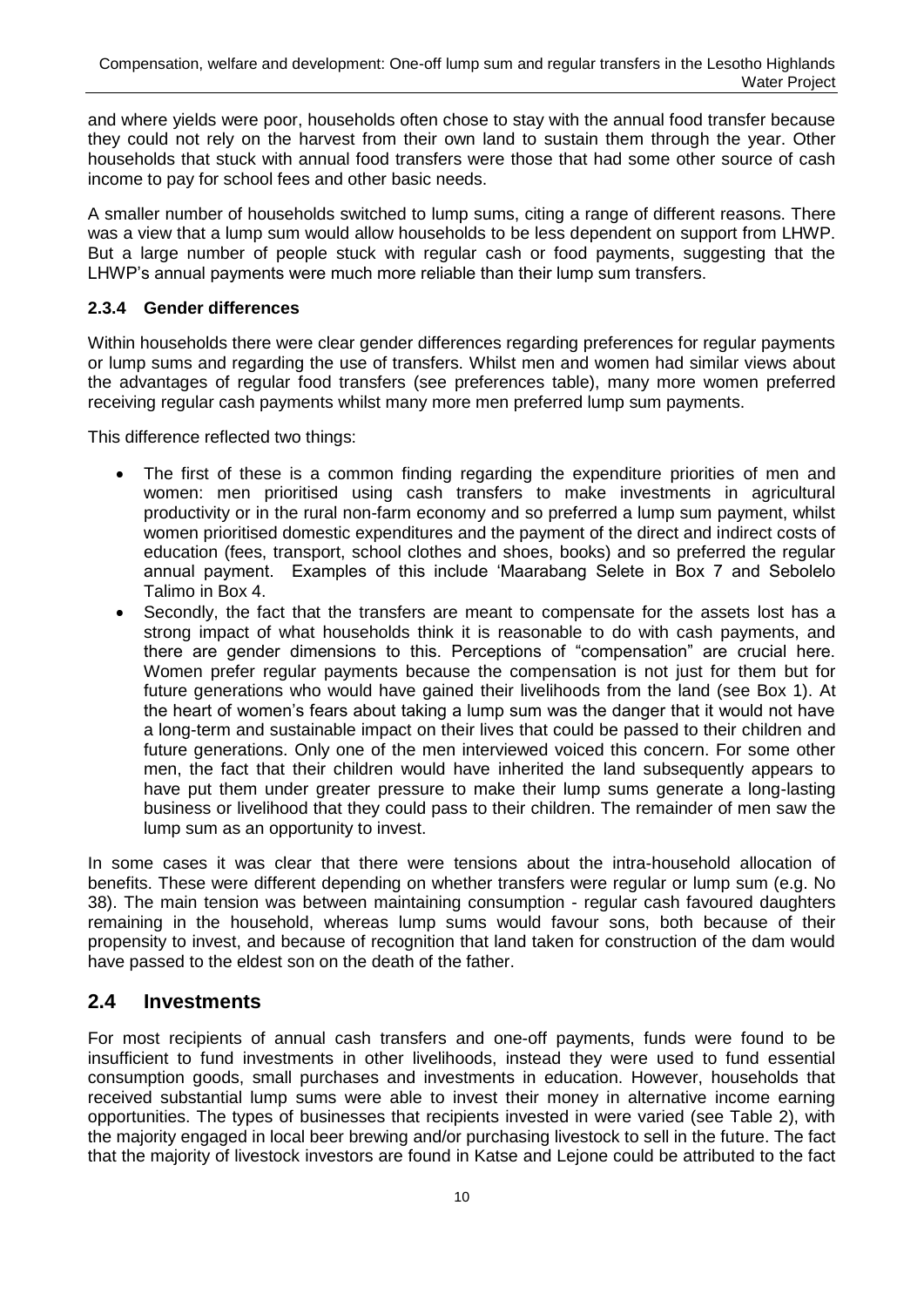that livestock generally ranks high in the mountains as opposed to crops which feature prominently in the lowlands.

Pointers from the survey data however, suggest that most businesses are not successful, with market saturation ranking high among the reasons for failure. For instance, an investor in "Muela area, who used the lump sum to purchase a grinding mill, failed to attract customers despite the low fees that he charged. He explained thus "*My neighbour is grinding people's grain for free because he is more interested in the husks that he uses to feed his livestock'.* Another business in Bokong Ha Kennan had to be located outside the community due to stiff competition and in the end collapsed after being vandalized (see Box 6). Overall investments were successful where they have been the first of their kind.

| <b>Investment type</b>                             | No. of beneficiaries | <b>Reasons for lack of success</b>                                        |
|----------------------------------------------------|----------------------|---------------------------------------------------------------------------|
| Grinding mill                                      | $\overline{2}$       | Market outside the community due<br>to saturation (No.2)                  |
| Weaving and selling hats and<br>cultural artefacts | 1                    | Competition too stiff (No. 39)                                            |
| Livestock                                          | 6                    | No market (No. 5)                                                         |
| Local brew and stokvels                            | Many                 | low<br>purchasing<br>Low<br>returns,<br>power, people often buy on credit |
| School feeding programme                           | 1                    | Short term (can only be engaged<br>for one academic year)                 |
| <b>Bank investments</b>                            |                      | Successful, beneficiary<br>already<br>enjoying interest                   |
| Growing and selling tobacco                        |                      | Low returns                                                               |
| Agricultural implements/tools                      |                      | Minimum level of trade (most<br>people have lost arable land)             |

<span id="page-16-0"></span>**Table 2: Types of business in which lump sums are invested, and reasons for failure**

#### **Box 6: Mantoa Morapeli – Bokong Ha Kennan, Katse area**

<span id="page-16-1"></span>"Me "Mantoa, a 70 year old woman from Bokong, lost her three fields and vegetable garden to LHWP. In 2003 she applied for lump cash which she used to purchase a grinding mill. LHDA conducted a marketing survey and advised her to locate her mill outside the community because many people already owned grinding mills. "*I found it too expensive and stressful to relocate altogether, so I used to commute to the business site daily. One night the thieves came, dismantled the mill and stole the parts, since then, the mill has not worked'.*

There were subtle yet significant gender differentiations regarding business engagements. For instance, women engaged in small, incremental investments such as beer brewing and selling tobacco. These types of business are largely informal with low physical capital requirements and hence no entry barriers. Men on the other hand were more interested in larger one-off capital investments.

#### *Successful investments*

Those who have made successful investments using lump sums do not appear to have required LHWP support. In most cases these are men who have some income from mining in South Africa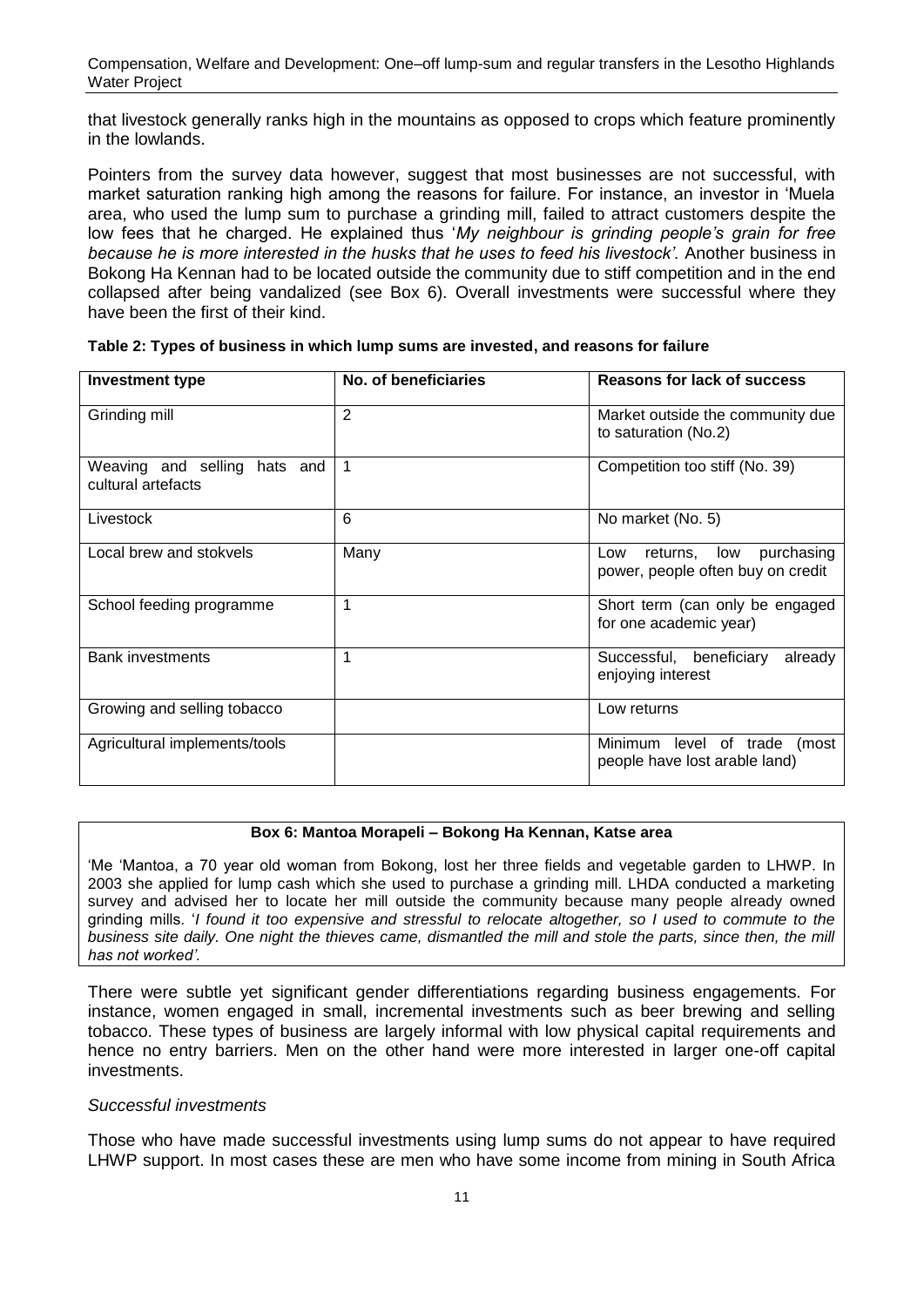(or following retrenchment from the mines and the receipt of a lump sum from a mining company) and so already had some experience of investing larger sums.

#### **Box 7: Hlalele Serafo – 'Muela Area, Butha-buthe**

<span id="page-17-0"></span>A 68 year old ntate Hlalele is currently living with his son and one grand-daughter, as his wife "Mathube passed away a few years ago.

Ntate Hlalele owns a three bed-roomed house near Butha-bothe town. He owns some dairy cows and sells maize and legumes from his remaining fields. He explained that, LHWP never affected him because; prior to his retirement from South African mines he used to invest his salary in the bank. He has therefore, not only accumulated some money of his own but has, over years, gained some experience in bank investments as well as risks and opportunities involved therein. He explained thus:

"When *I received my compensation package, nobody gave me guidance on how I can best use my lump sum. However, I was not bothered since at that time I was already well established and knew about the most profitable investments. I made inquiries about options for fixed income, which incidentally paid off and I am already enjoying interest. However, I don't live on that interest but I keep re-investing it because I have other sources of income. I sell milk and field crops*."

Ntate Hlalele also indicated that since he received his lump sum he has never been in contact with LHDA. "*As far as I am concerned our deal is over, they took my field, compensated me and that's it'.*

#### **Lump sum investments**

*Skills*

To be eligible for lump sum, recipients have to demonstrate, through business plans, that they possess qualities needed for business success. There is little evidence however that such skills were being developed. For example, a man from Ha Theko argued that it was better to invest in livestock than putting money in a bank because, unlike money, livestock are capable of increasing their numbers. Even those who had opened bank accounts lacked the financial knowledge to enable them to make most of their lump sum. An exception to this trend is a recipient from Ha Mensel who used the money to diversify from vegetable production to tobacco production and the rearing of indigenous chickens.

#### *Support from LHWP*

Support from LHWP varied between villages. In Lejone area for example, respondents complained that LHWP had not supported them in developing business plans (see Box 3). Similarly, in Bokong Ha Kennan in Katse, it was argued that no-one had received support to develop business plans and that "*(LHWP)* o*nly help people who are educated and often get impatient with people who can't grasp things quickly.'* (Bokong Ha Kennan, Katse Area). In some cases this was a major impediment to accessing lump sum transfers but some of those households compensated in Bokong Ha Kennan had established a revolving fund. Each of them paid part or all of their lump sum into the revolving fund and each took their turn in taking a larger sum from the fund to make productive investments in their livelihoods. In this way, even where the lump sums were small, households in the village were able to access larger amounts of money.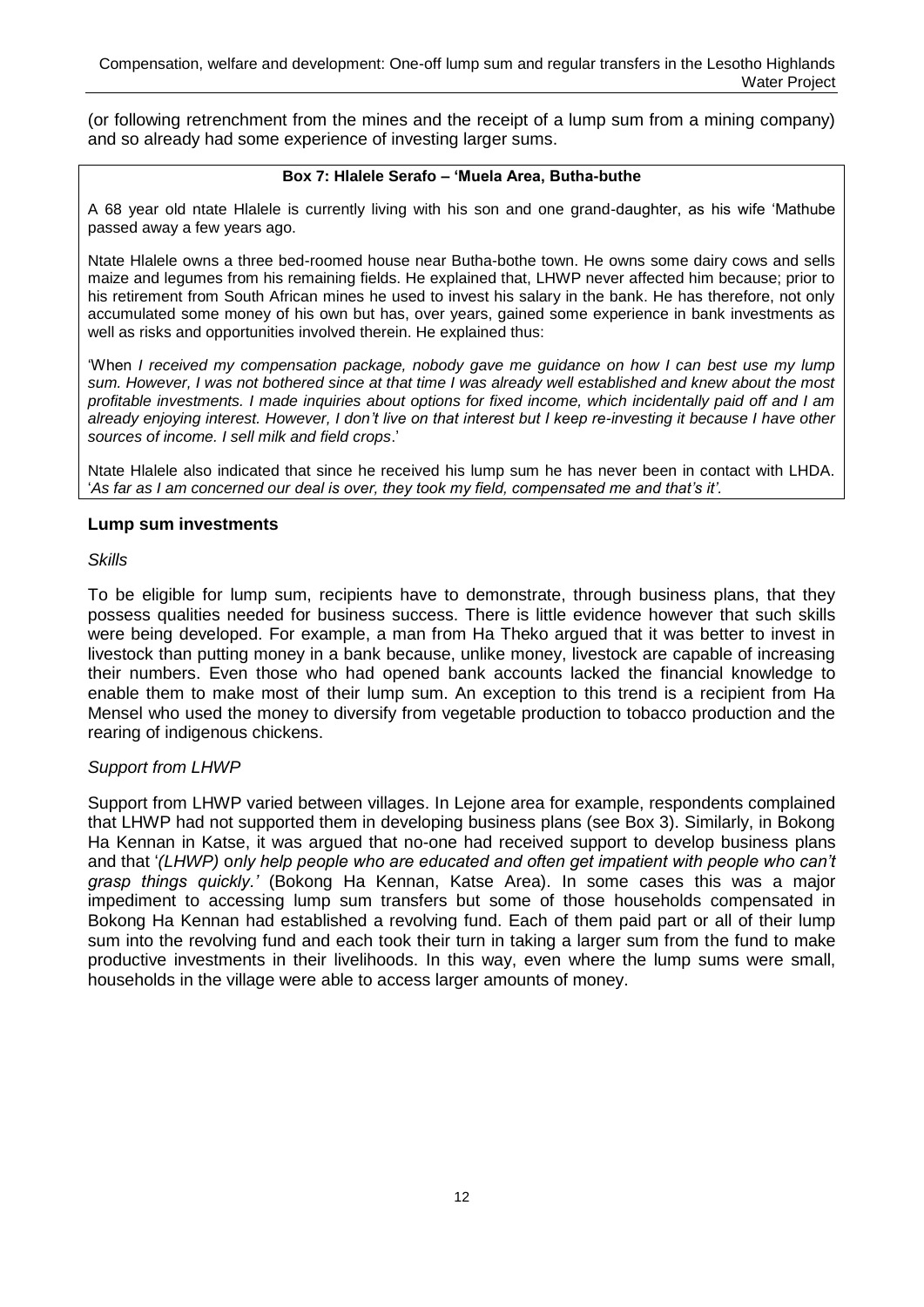#### **Box 8: MAARABANG SELETE, Ha Ntseli, Lejone**

<span id="page-18-1"></span>Maarabang was born at Ha Ntseli in 1968. She currently lives with one daughter and a single grandchild. At the time of LHWP, her husband was, and despite tens of thousands of retrenchments, continues to be, employed as a miner in South Africa. Since "Maarabang began receiving compensation for the two fields that the households lost following dam construction, her sons and one daughter have remained in the house. One daughter has married and moved away.

Until 2006 "Maarabang received 12 bags of maize and 48Kg of beans annually as compensation for the households" lost land. Responding to the question of whether or not it was her choice to receive regular instead of lump sum transfer she said: " *Even though lump sums are better, LHWP has made them unpopular because they want the money to be accompanied by business plans. I am not very conversant*  with them. LHWP also has a tendency to reject everything that people suggest. For instance, I have told *them of my wish to deposit the money in the bank and generate interest but they refused and said that was not a valid plan.'*

It is clear from the discussions with "Maarabang (about the decisions she has made regarding transfers from LHWP), that "Maarabang, as *de facto* household head, is the key decision maker regarding the type and use of transfers. She complained that, whilst she had contemplated taking a lump sum, she had not received any advice from LHWP on how develop a business plan. However, she appreciated the money she was receiving regularly because it allowed her to invest in her children"s education and occasionally buy agricultural implements and livestock so that she can diversify her livelihood options. However, she wanted LHWP to compensate them forever. The incremental investments that the annual cash transfer enabled her to make were not creating enough assets for the household to graduate from LHWP support in either the short or medium term.

### <span id="page-18-0"></span>**2.5 Adherence to provisions attached to the expenditure of lump sum**

Lump sum payments are only paid where proposed investments is a low-risk, offers a reasonable return and where the recipient is judged capable of managing the investment properly. These provisions have to be reflected in a business plan to be submitted and approved by LHWP. Given that most beneficiaries did not have business plans it is difficult to determine the extent to which they observed the set conditions.

#### *Risks*

Nonetheless there is evidence that most of the recipients were unwilling to take risks. For instance most of them failed to take advantage of lump sum because they thought they might be tempted to use it all at once and suffer later. A woman from Lejoemotho in Lejone area put it thus: "*It would be very unfortunate for me to spend all the compensation money when I have to pass it on to the next generations like I would have done to with the arable land'.* Those who have made investments opted for familiar, low-risk businesses including livestock, local beer brewing and grinding mills.

#### *Returns*

Apart from the grinding mills which suffered because of high competition, other businesses allowed the recipients to make small incremental returns and get by until they received their next payment. For instance, women who brewed local beer also participated in *stokvels* which enabled them to rotate funds and make some profit.

#### *Recipients' capacity to manage the investment*

When questioned on this issue LHDA had reported that their efforts to keep watch on some of the recipients to ensure that they live up to their commitments has met with resistance from many who view it as interference in their business affairs.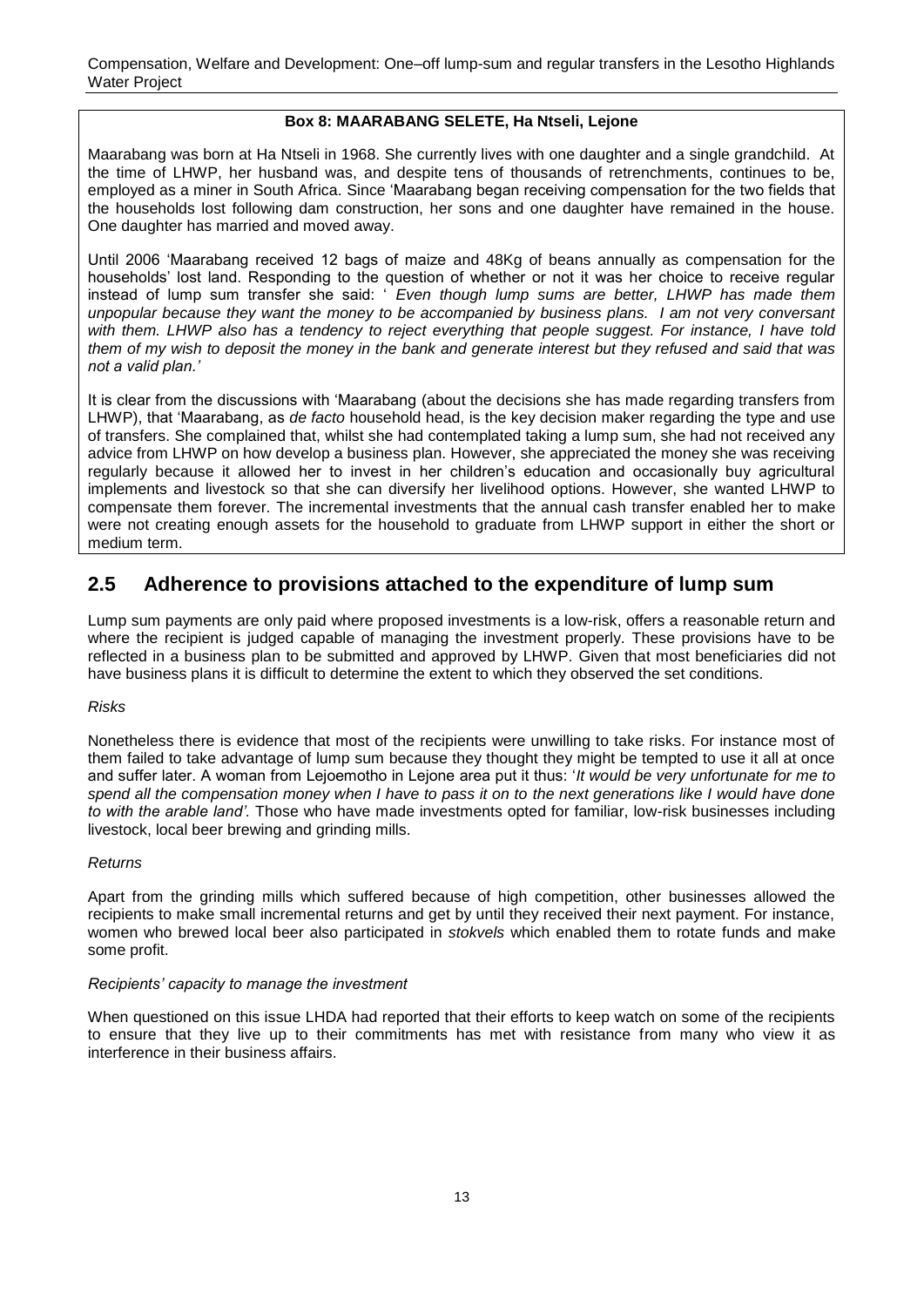## <span id="page-19-0"></span>**3. Conclusions**

Regular cash payments in the Lesotho case are annual. The timing of them means that they are mainly used for school fees. They are also used for consumption though, and households tend to buy food stocks where they have storage capacity for them. Regular cash transfers are relatively predictable and long-term so households are able to make small incremental investments – e.g. slowly increasing livestock, or investing in informal sector activities with small capital requirements e.g. beer brewing.

In term of impacts the general patterns appear to be that:

- LHWP beneficiaries appear to have stable or slowly rising incomes and so be doing well relative to other households in the remote Lesotho Highlands
- Households that received large lump sums in the 1990s have maintained their welfare  $\bullet$ status – they tended to have experience of investing remittances from mining so had good ideas about businesses. They were also among the "early investors" in their chosen field. By contrast, those investing later were faced with flooded markets for the flows of goods and services that their investments generated.
- Households that received much smaller lump sums in the 1990s (e.g. up to R200 one-off  $\bullet$ payments for trees) were only able to use the lump sums for consumption
- Households that received food transfers have, on the whole, switched to either regular cash  $\bullet$ or to lump sums. Those that have regular cash have done better – they are able to pay school fees and sometimes are taking small steps to investment in informal sector business. Those that have taken lump sums have had little support with business planning and have tended to copy existing business from earlier lump sum beneficiaries. But markets are small and quickly saturated, and so their success rate has been low.

<span id="page-19-1"></span>Figure 1 provides a simple depiction of these choices

### **Figure 1: Changes in well-being and different modes of transport**

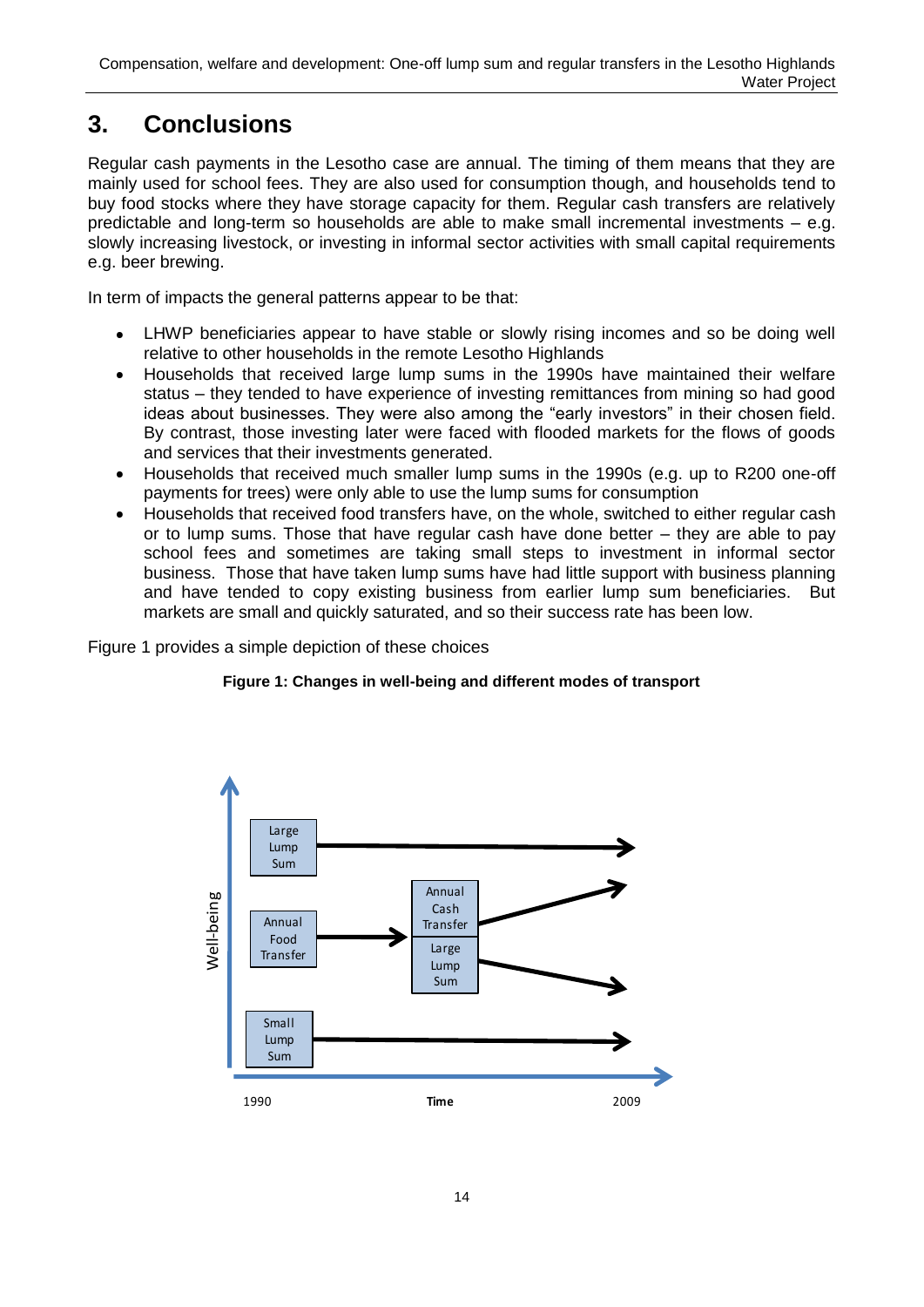Wider changes in the economy have negatively influenced the success rate of investments, both formal and informal, since they limit potential demand for the goods and services generated by investments. For instance, households face impoverishment due to retrenchment from South African mines, and from the mortality and morbidity effects of the HIV/AIDS pandemic (Lesotho in the top 5 prevalence rates in the world). Annual benefits from the LHWP are providing a limited buffer against these two shocks and stresses, but can do little more than enable households to tread water.

#### **Longer-term impacts**

It matters whether the transfer is seen as compensation**.** This affects people"s decisions about what mode of transfer they choose because they want to ensure that the benefits are passed to their children. Decisions on mode of transfer are often easier following emergencies where lump sums compensate people for loss of assets – e.g. lump sums will allow replacement of a boat lost in the Tsunami, or of a house destroyed in an earthquake. In the Lesotho case, the decisions are much more difficult. Households want to be able to pass benefits to their children, and not just the eldest son. However, this creates tensions, not least among male and female offspring. Food transfers tend to benefit female offspring (who tend to stay at home longer) more than male, whereas lump sums appear likely to benefit males more. Also, few investments have been successful. There are a number of reasons for this. First, it is not possible to get access to new land, either locally or in a different part of the country. Land allocation remains largely by chiefs and in most parts of Lesotho cultivated land is already degraded. So households must come up with alternatives. Only those with some experience of employment outside the village appear to have the skills to invest wisely (e.g. those that have worked in the mines in South Africa), and good ideas frequently are copied so markets are rapidly saturated – as in the case of grain mills. The prospects for passing on a strong business or livelihood to future generations seem to be very limited.

#### **Final remarks**

All three effects (compensation, asset-building and consumption) are rolled together in the LHWP. LHWP funds currently provide a safety net for households that have experienced retrenchment and are affected by the HIV/AIDS pandemic. But the fact that it is "compensation" complicates the issue by affecting the decisions that people make about what they do with transfers and which type of transfer they choose. It raises questions about the circumstances in which lumpy transfers are a good idea – i.e. under what circumstances should compensation provide direct consumption support and when should it be for long-term investment?

- Is there enough support e.g. technical, business planning etc?  $\bullet$
- Is this compensation for a livelihood that is no longer possible, practical or economic? (In Lesotho people had to find alternative incomes but there was little support for them to do so).

If the focus is on long-term consumption support (i.e. regular food or cash), then it is difficult to establish a counterfactual – i.e. how the same households would have performed over the long term if no dam had been constructed. The indications from wider economic change are that livelihoods would have been depressed and living standards fallen.

Table 3 below makes an attempt to summarise the effects of different forms of support received from the LHWP.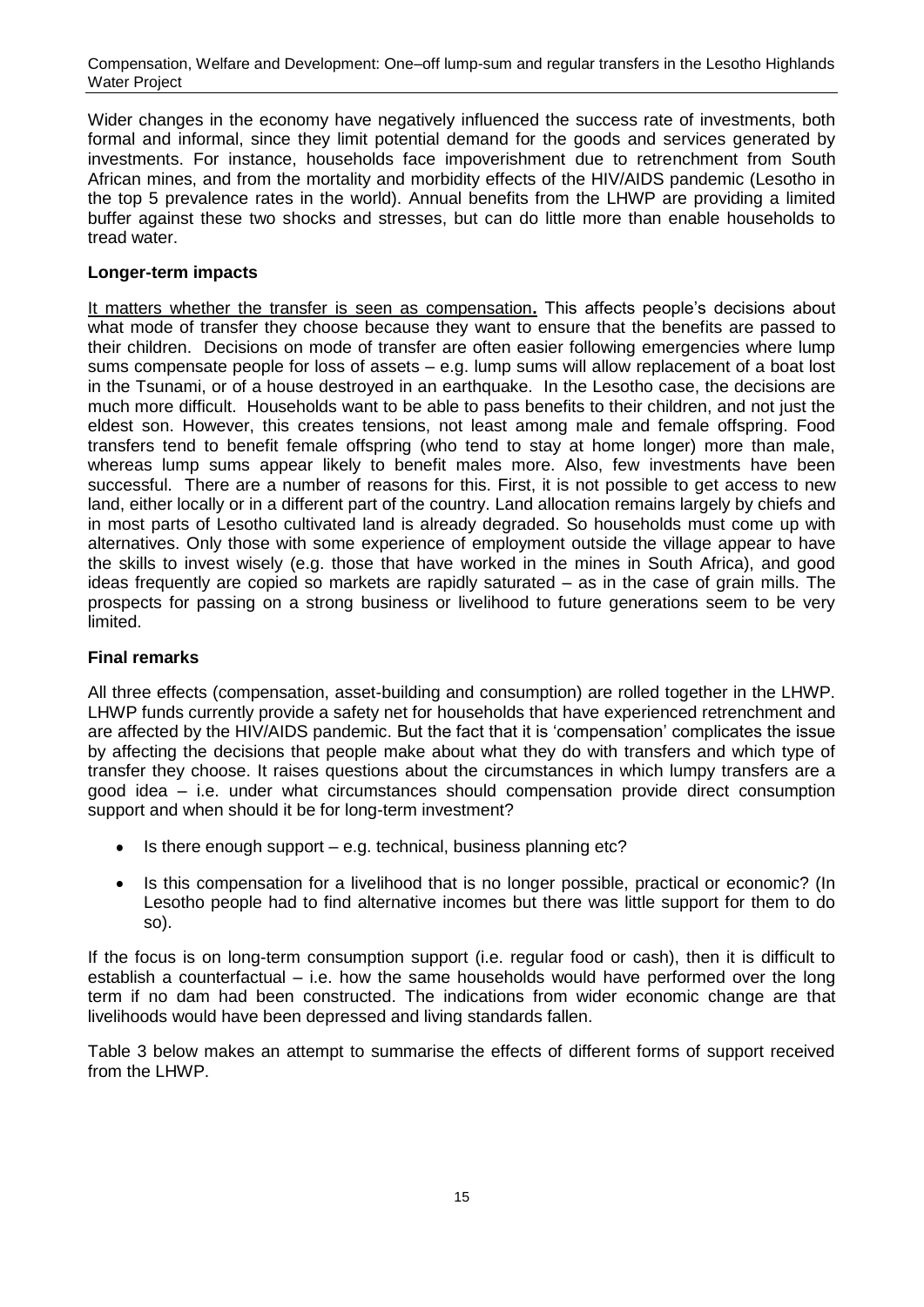|               | Compensation                                                                                                                  | Asset-building                                  | <b>Consumption support</b>                                           |
|---------------|-------------------------------------------------------------------------------------------------------------------------------|-------------------------------------------------|----------------------------------------------------------------------|
| Regular food  | depends on view of<br>how livelihoods might<br>have changed and<br>what members of the<br>households should be<br>compensated | N                                               | Υ                                                                    |
| Regular cash  | depends on view of<br>how livelihoods might<br>have changed and<br>what members of the<br>households should be<br>compensated | Small incremental in a<br>small number of cases | Y                                                                    |
| Lump sum cash | depends on view of<br>how livelihoods might<br>have changed and<br>what members of the<br>households should be<br>compensated | $Y - but varying levels$<br>of success          | for smallest lump sums<br>paid in 1990s, esp. in<br>'Muela for trees |

<span id="page-21-0"></span>**Table 3: Effects of the different forms of support provided under the LHWP**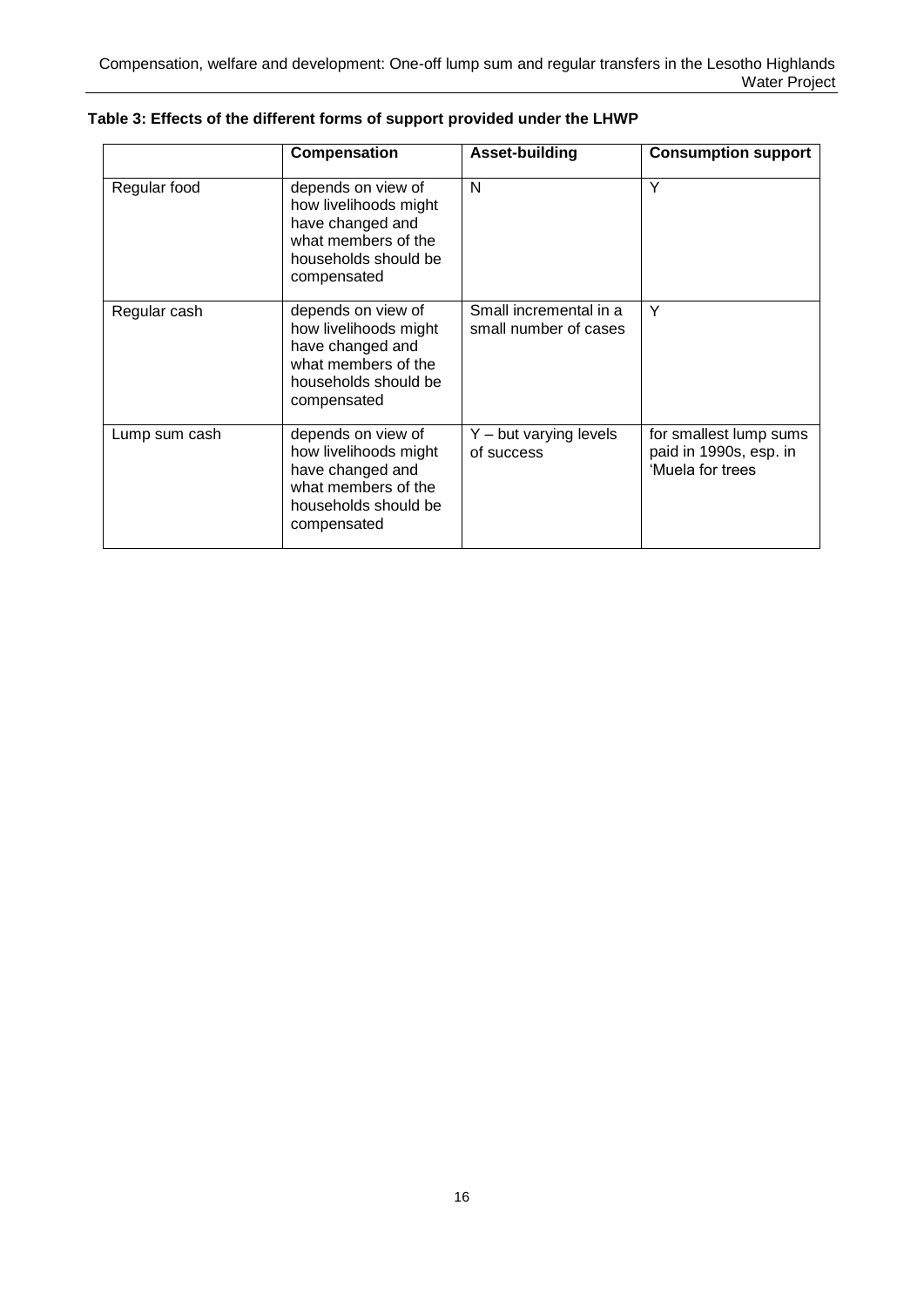### <span id="page-22-0"></span>**References**

du Preez, N., Ledger, J. and Scudder, T (1992). Lesotho Highlands Development Authority Report on the 112 Environmental Panel. Mbabane: LHDA

Lesotho Highlands Development Authority (1991) Report of 1991 Environment Panel. Mbabane: LHDA

Lesotho Highlands Development Authority (1997) Compensation Policy and other related policies and reports. The same policy has been outlined in Article 7, of the Lesotho/Republic of South Africa Treaty on the Lesotho Highland Water Project (Section 44 (2))

Thamae, N. and Pottinger, A. (2006) (eds) 'Lessons learnt from the Lesotho Highland Water Project'. Mbabane: Lesotho Transformation Centre

Thoahlane T. and Turner, S.D. (1985). The Lesotho Highlands Water project Phase I: Rural Development and Regional Planning Implications. District Level Planning

Tshabalala, M and Turner, S.D. (various years) Socio-Economic Survey Reports. Mbabane: LHDA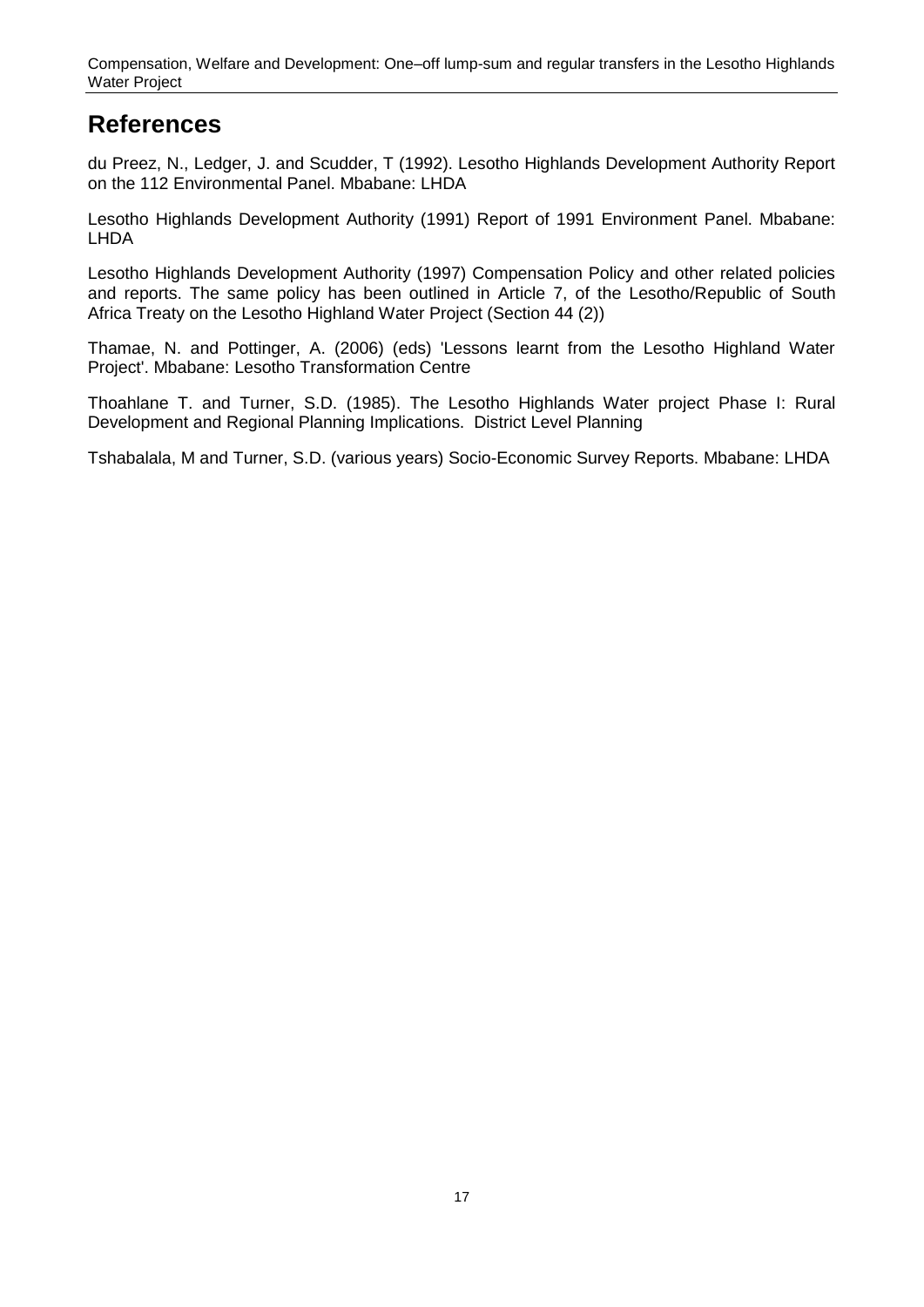## <span id="page-23-0"></span>**Appendix1: Methodology and Fieldwork**

The research methodology focused on two qualitative data collection processes:

- i. desk review of LHWP documents plus additional research and M&E documents;
- ii. semi-structured interviews with households that received cash or food under the LHWP settlement.

In the semi-structured interviews, 41 interviews were carried out. Two interviews were disregarded because respondents only spoke about their grievances with LHWP and did not respond to any of the interviewer"s questions. In a number of other interviews, and despite significant experience by the researchers in the field location, respondents were uncooperative and the quality of evidence was limited. As some beneficiaries have moved, where possible, efforts were made to track households to their current location.

The general research questions were translated into questions for the semi-structured interviews according to Table 1.

The general interview guide is shown in Box 1.

The interviews were written up on a daily basis during fieldwork using the structure and headings in Box 1.

As with our previous work in the same locations (e.g. gender and generational conflicts and cash transfers with World Vision) we paid close attention to the impact of historical forces on what happens to people – e.g. migrant labour systems, remittances, retrenchments – so that we could unpick whether it was the LHWP benefits or other factors that led to changes in people"s circumstances.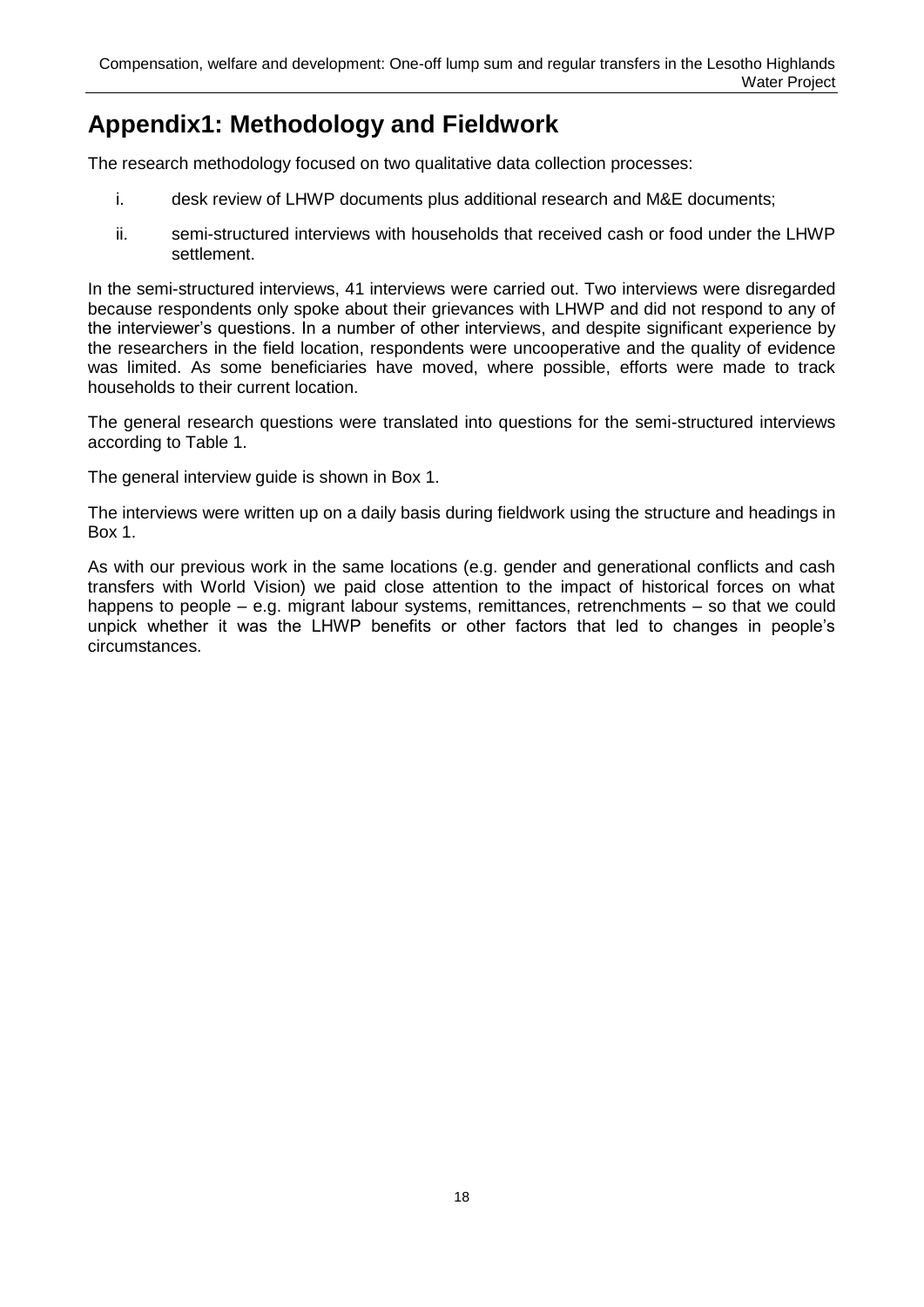| <b>Research Question</b>                                                                                                                                                                                                                                                                                                                                                                                             | <b>Method</b>                                                                         | Field / analysis question                                                                                                                                                                                                                                                                                                                                                                                                                                            |
|----------------------------------------------------------------------------------------------------------------------------------------------------------------------------------------------------------------------------------------------------------------------------------------------------------------------------------------------------------------------------------------------------------------------|---------------------------------------------------------------------------------------|----------------------------------------------------------------------------------------------------------------------------------------------------------------------------------------------------------------------------------------------------------------------------------------------------------------------------------------------------------------------------------------------------------------------------------------------------------------------|
| 1. How far have any conditions attached to the<br>expenditure of lump sums been adhered to?<br>Need to compare conditions / adherence for<br>lump sums and in-kind                                                                                                                                                                                                                                                   | a) Review of programme<br>documents<br>b) Semi-structured interviews                  | Identify whether there were any conditions attached to the<br>a)<br>transfers made (examples of conditions include: food for work<br>programme (fato fato); children's school attendance; certain<br>expenditure items not allowed)<br>Ask beneficiaries whether any conditions were attached to<br>b)<br>lump sum payments, and whether they were enforced.                                                                                                         |
| Given that poor people have little or no<br>2.<br>experience in investing a lump sum<br>equivalent to several times their annual<br>income, do they tend to spread the funds<br>across several purposes, not all of them<br>associated with livelihood assets, so that<br>the objective of "big push" towards<br>improved livelihoods through the purchase<br>or rehabilitation of a major asset is not<br>achieved? | Semi-structured interviews<br>a)                                                      | What did households spend cash on? (i.e. small items / larger<br>a)<br>items) (i.e. items for consumption e.g. food, school clothes?<br>Items for investments / production e.g. tractor / plough /<br>cattle? Or something different)<br>b) How did they reach the decision about what to buy? How did<br>they get the idea? (were they immediately very clear? Did<br>they get ideas from neighbours? Did they get ideas from<br>richer farmers / business people?) |
| Do lump sums attract additional kinds of<br>3.<br>corruption in targeting and disbursement so<br>that their effectiveness is weaker than that<br>of small, regular sums? For instance, do<br>politicians attempt to target them towards<br>current or potential political supporters?                                                                                                                                | Project documentation on<br>a)<br>targeting criteria<br>b) semi-structured interviews | Is there anything in documents about corruption and how it<br>a)<br>can be avoided? Was it different for lump sums compared to<br>in-kind?<br>Did different types of households getting different types of<br>b)<br>benefits? I.e. FHH got in-kind but MHH got lump sum? Richer<br>and poorer households? Who decided who got what? Project<br>staff? Government? Local headmen? Community? Some-one<br>else? How did people apply for benefits?                     |
| 4. Where funds are limited and only a few in<br>each community receive lumpy transfers, is<br>this perceived as divisive by the majority?                                                                                                                                                                                                                                                                            | research docs / M&E<br>a)<br>b) semi-structured interviews                            | what evidence in the literature $\overline{/}$ M&E of whether the different<br>a)<br>transfers (large cash / small regular food) created divisions /<br>conflicts within the community.<br>Were there any tensions in the community when the transfers<br>b)<br>were made? Who got the most? Who got less? Why?                                                                                                                                                      |

### **Table A1: Semi-structured interview guide**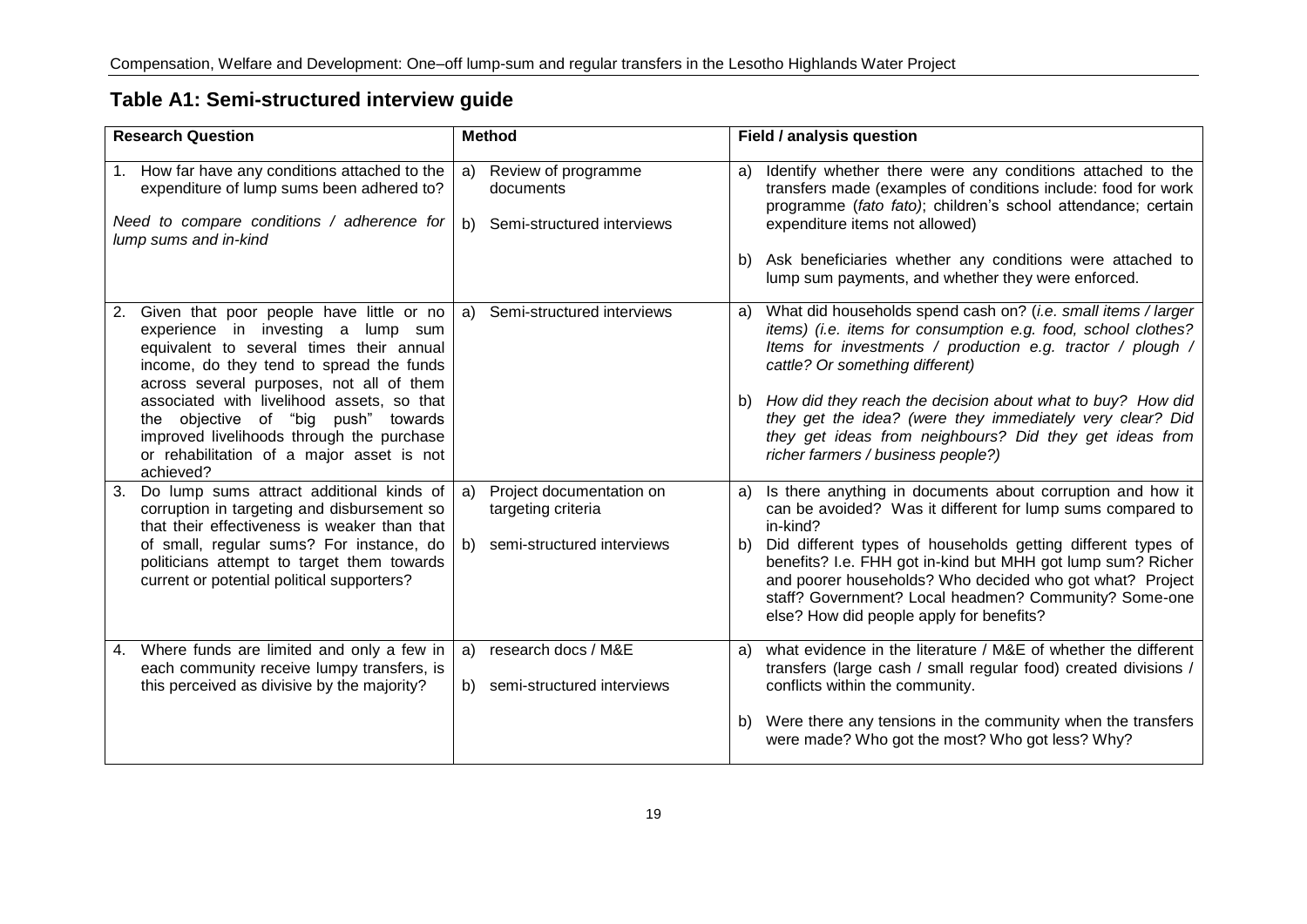#### **Box A1: Semi-structured guide**

We asked respondents to tell us a story of the LHWP and what had happened to their lives since then. We wanted them to talk about when the project came, the process by which they lost land / buildings etc, the ways in which they were supported, how long they were supported for, what decisions they made about how to use cash / food support, why they made those decisions (what their choices were), how successful their decisions were, and how their livelihoods had changed over those years.

Record any interesting stories in detail, using quotes where possible.

#### **1. Introductions:**

- a) Explain who we are / what the research is about (i.e. trying to find out if the cash / food has had lasting impacts and which was better (cash or food).
- b) Check the respondent was LHWP beneficiary of either cash or food.
- c) Record name, age, location of respondents

#### **2. Household circumstances**

- a) Composition of household at time of LHWP
- b) Composition of household now. Note deaths, births, household members migrating in and out.

#### **3. Transfers received under LHWP**

- a) What did the household receive under LHWP cash? Food? How much? How long for?
- b) When did they start / end receiving support?
- c) Given the choice, would they have chosen lump sum cash or regular food?
- d) Why was the household selected?
- e) Were some households given cash and some food? How was this decision made?
- f) How far were local government / chiefs / headmen involved in the decision about who got what? Was it fair?
- g) Were there any tensions or disputes in the community about who got what?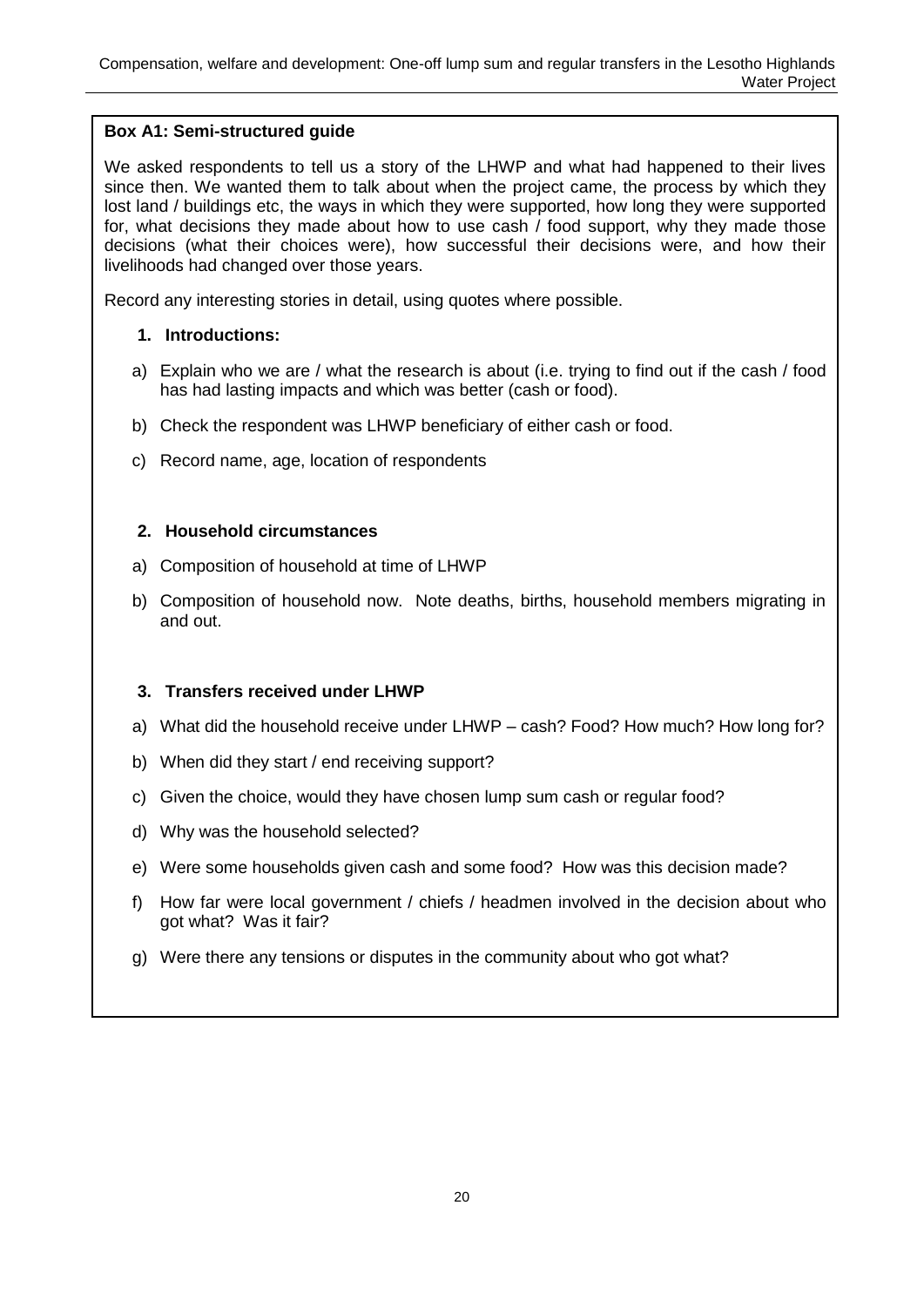#### **4. Use of transfers**

- a) What did the household use the cash / food for?
- b) Did they use if for i) consumption ii) preventing distress sales of assets iii) investing in a livelihood
- c) How did they get the idea from for spending cash / using food? What different choices did they have?
- d) Were there any rules about spending cash?
- e) Did households get any support / guidance in deciding how to spend cash lump sums? Did anyone help them make this decision? Was it an easy / clear decision or one that took a lot of discussion and arguing?
- f) Did any other support come with the cash / food (e.g. agricultural extension advice? Small business advice?)
- g) Do they think they made the best possible use of their lump sum? If no, why not did they make a poor decision? Did they need better advice?

#### **5. Long-term changes in livelihoods**

- a) How was the household making a living before LHWP?
- b) How is the household making a living now?
- c) What has changed?
- d) Are the changes for the better or worse?
- e) What has forced / driven these changes?
- f) Are households richer or poorer than before the LHWP?

#### **6. Any other questions?**

(*make sure that you have covered everything above)*

#### **7. Do the respondents want to ask us anything?**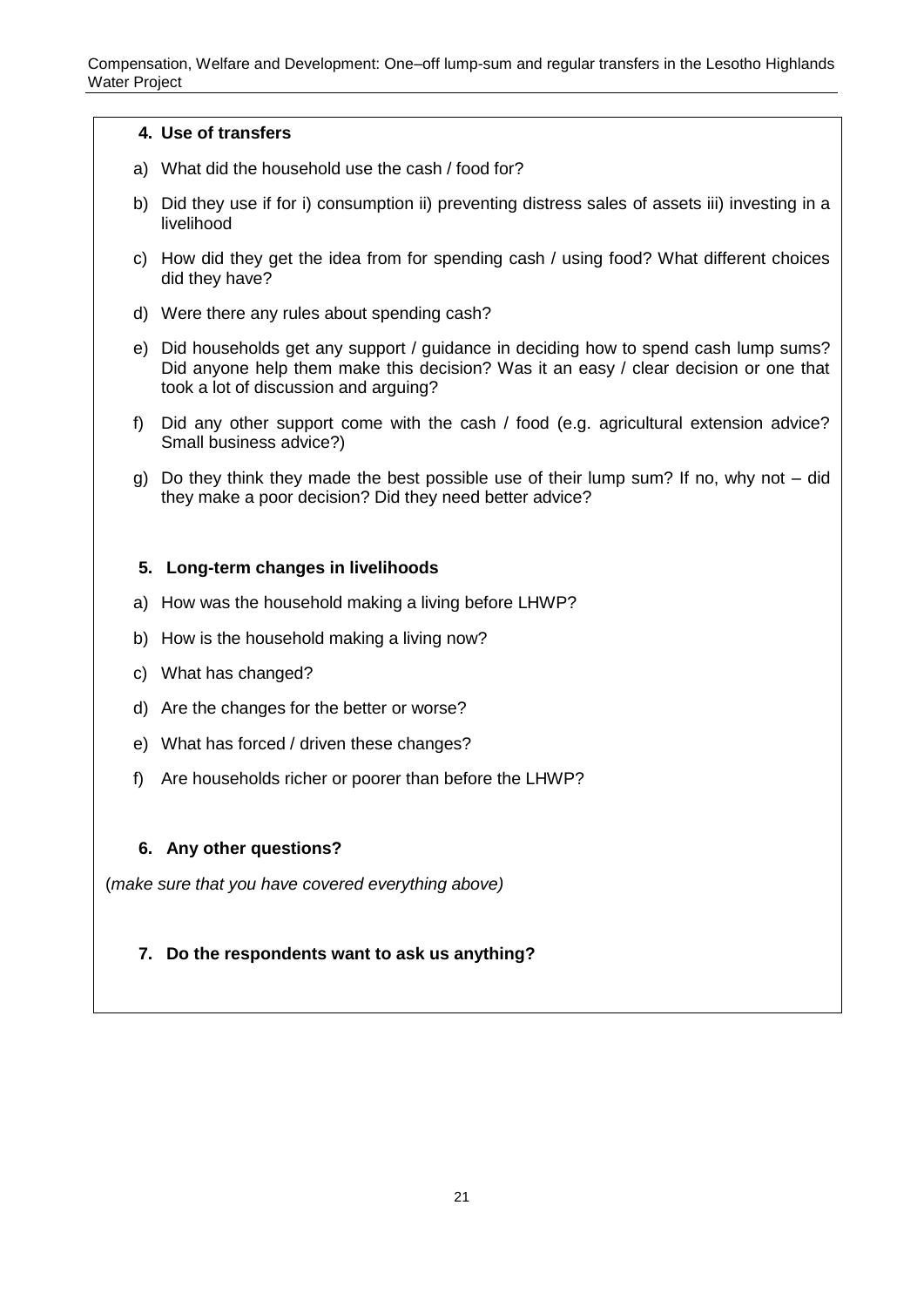## <span id="page-27-0"></span>**Appendix 2: Tabular summary of the types of compensation offered under the LHWP**

| <b>Asset lost</b>                          | Size/type                 | <b>Original compensation</b><br>offered                                     | <b>Updates of the original</b><br>provisions                                                                                                                                     |
|--------------------------------------------|---------------------------|-----------------------------------------------------------------------------|----------------------------------------------------------------------------------------------------------------------------------------------------------------------------------|
| Compensation for Individually owned assets |                           |                                                                             |                                                                                                                                                                                  |
| Agricultural land/fields                   | Less than 0.1<br>ha       | Once off cash payment                                                       |                                                                                                                                                                                  |
|                                            | Less than<br>10000 sq. m. |                                                                             | Lump sum $-$ R3.72/sq.m.                                                                                                                                                         |
|                                            | ha                        | 1987-1992 maize once a<br>year<br>1992-1997 maize and<br>pulses once a year | Options:<br>R37,172./ha lump sum<br>Annual cash payment on an<br>$\bullet$<br>index linked bias of<br>R1800.00/ha/year over a<br>period of 50 years<br>Grain and pulses based on |

LHDA returns the field to the holder in the same

**Temporary** use of field by a net yield of 1000kg/ha – compensation of 970kg maize and 30Kg beans

#### **Compensation entitlements for individually and communally owned assets**

|                                          | <b>LHWP</b>         | arable condition in which<br>it was acquired.<br>Once-off cash payment<br>(temporary<br>compensation) at a rate<br>or R0.15/sq.m |                                                                                                                                         |
|------------------------------------------|---------------------|----------------------------------------------------------------------------------------------------------------------------------|-----------------------------------------------------------------------------------------------------------------------------------------|
| Crops                                    | From 1ha of<br>land |                                                                                                                                  | R1800                                                                                                                                   |
| Houses and settlements                   |                     | new house at a<br>comparable cost to the<br>one lost                                                                             | new house with a VIP toilet,<br>$\bullet$<br>stock-proof fence and<br>heating/cooking facility<br>replacement housing fund<br>$\bullet$ |
| Kraals, other outbuildings<br>and fences |                     | Once off cash payment                                                                                                            | R30/metre of wall for kraals<br>$\bullet$<br>R200/sq m for outbuildings<br>$\bullet$                                                    |
| Commercial property                      |                     | Choice between cash<br>payment and construction<br>and design of new<br>premises                                                 |                                                                                                                                         |
| Gardens on residential<br>sites          | $0.1$ ha            | Once off cash payment<br>using a compensation<br>rate calculated for garden<br>vegetable production                              | R3.00/sq.m./year over 50<br>$\bullet$<br>years or R61.95/sq.m. as<br>lump sum                                                           |
|                                          | >0.1                |                                                                                                                                  |                                                                                                                                         |
| Graves                                   |                     | LHDA meets all expenses<br>for exhumation and<br>reburial where necessary                                                        | cost of relocating with<br>$\bullet$<br>attendant rituals met by<br><b>LHDA</b>                                                         |
|                                          |                     |                                                                                                                                  | <b>OR</b>                                                                                                                               |
|                                          |                     |                                                                                                                                  | R3000.00/household                                                                                                                      |
| Trees                                    |                     | 5 seedlings of the same<br>or another acceptable                                                                                 |                                                                                                                                         |